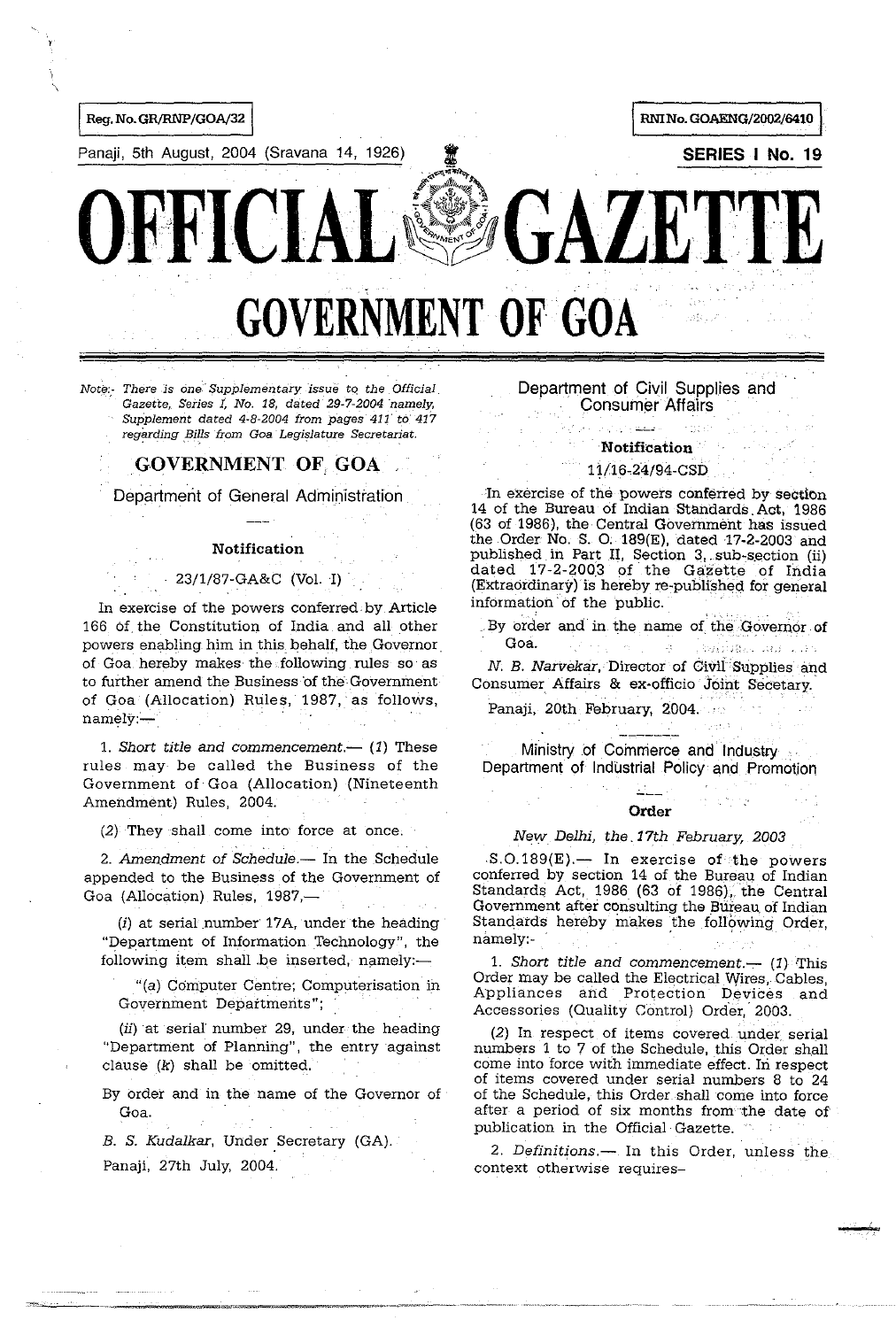*5TH AUGUST, 2004* 

 $\phi$ . (a), "Act" means the Bureau of Indian Standards Act, 1986 (63 of  $1986$ ).

(b) "Appropriate Authority" means any officer; not below the rank of an Under Secretary to the Government of India or an officer; not below the rank; of a General Manager, District Industries. Centre of a State Government as may be appointed by the Central Government or the State Government by a notification published in the Official Gazette to implement the provisions of this Order;

(c),' "Bureau" means the Bureau of. Indian Standards;

(d) "dealer", in'relation to Electrical Wires, Cables, Appliances, Protection Devices and Accessories, means a person who, or a firm or a Hindu undivided family which, carries on, directly or otherwise, the business of buying, selling, supplying or distributing any such electrical wires, cables, appliances, protection<br>devices and accessories, whether in cash or for deferred payment or for commission, remuneration or. other valuable consideration;

(e) "electrical wires, cables, appliances, , protection devices and accessories" mean' the' items, specified in column (2) of the Schedule;

(f) "manufacturer", in relation to electrical wires, 'cables, appliances, protection devices and accessories, means a person who, or a firm or a.Hindu undivided family which produces, makes, assembles or manufactures any such electrical wires, cables, appliances, protection devices and accessories and includes a person who, or a firm or Hindu undivided family which claims such electrical wires, cables, appliances, protection devices and accessories to be produced, made, assembled or manufactured by such person or firm or Hindu undivided family, as the case may be;

(g) "Schedule" means the Schedule annexed to this Order;

(h) "Specified Standard" in relation to electrical wires, cables; appliances and protection devices and accessories means the standard as specified' in' the corresponding entry in column (3) of the Schedule which is in force;

(i) "State Government" includes a Union Territory Administration also;'

 $U$ ) All other words and expressions used but not defined in this Order shall have the meanings respectively assigned to them in the Act:

3. Prohibition regarding manufacture, storage, sale and distribution etc.--  $(1)$  No person shall by himself or through any person on his behalf manufacture or store for sale, sell or distribute any electrical wires, cables, appliances, protection devices and accessories, which do not conform to the Specified Standards and do not bear Standard Mark of the Bureau on obtaining ('ertification marks licence:

Provided that nothing in this Order shall apply. in relation to export of electrical wires; cables, appliances, protection devices and accessories required for export, which conform to any specification required by the foreign buyer and such specification shall not in any case be less than the Specified Standard.

(2) The sub-standard or defective electrical wires, cables, appliances, protection devices and accessories or raw-material or components, which do not conform to the Specified Standard shall be deformed by the manufacturer beyond use and disposed of as scrap within three months.

4. Obligation for Certification  $-$  (1) All manufacturers of electrical wires, cables, appliances, protection deVices and accessories shall make an application ,to the Bureau for obtaining licence for use of' the Standard Mark, within forty five days of the issue of this Order, if not already obtained.

(2) The grant of licence by the Bureau for use of the Standard Mark shall be as per the provisions of the Act and rules and regulations made thereunder.

(3) When any person by himself or through any person on his behalf proposes to manufacture electrical wires, cables, appliances, protection devices and accessories any of the items 8 to 24 specified in. column (2) of the Schedule shall commence regular production only after obtaining a valid licence from Bureau for the use' of Standard Mark.

(4) Consequent to the expiry of any licence or cancellation thereof by the Bureau for one or more of the electrical wires, cables, appliances, protection devices and accessories mentioned in column (2) of the Schedule, the Appropriate Authority shall also be informed of the same by the Bureau. . .

5. Power to call for information, etc.- (1) The Appropriate Authority may, with a view to securing: compliance with this Order-

(a) require any 'person' engaged in the manufacture, storage for sale, sale or distribution of any electrical wires, cables, appliances, protection devices and accessories to give such information as he deems necessary relating to the manufacture, storage for sale, sale or distribution of any electrical wires, cables, appliances, protection devices and accessories for the implementation of this Order or require any such person to furnish to him samples of any such electrical wires, cables, appliances, protection devices and accessories or any components of any such electrical wires, cables, appliances, protection devices and accessories.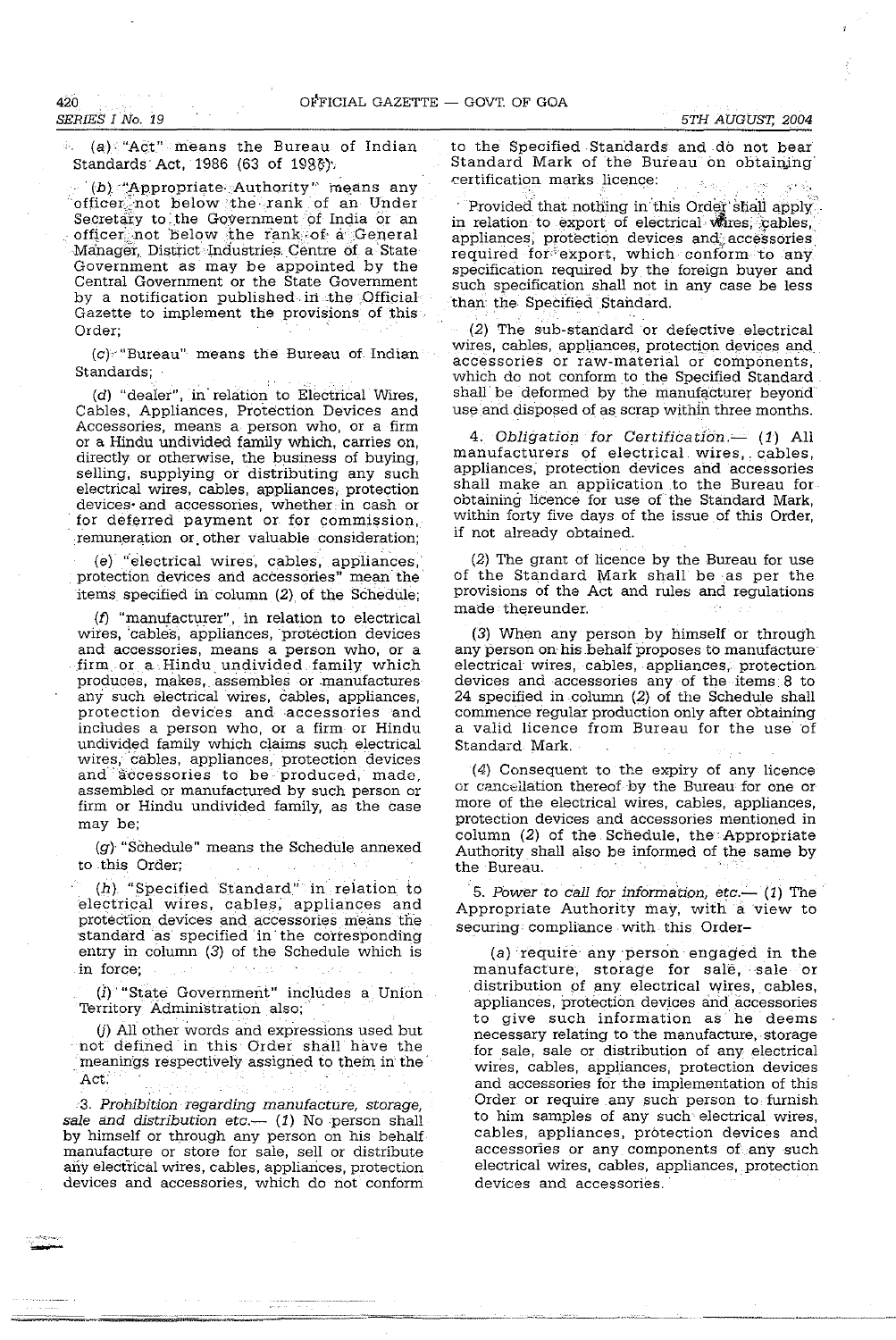OFFICIAL GAZETTE  $-$  GOVT. OF GOA 421

#### *SERIES I No. 19*

 $(b)$  inspect or cause to be inspected any books or other documents and other electrical wires, cables, appliances, protection devices and accessories or the components of any such electrical wires, cables, appliances, protection devices and accessories kept by or belonging to or in the possession or under the control of any person engaged in the manufacture, storage for sale, sale or distribution of any such electrical wires, cables, appliances, protection devices and accessories.

(c) enter and search anY'premises and seize any electrical wires, cables, appliances, protection devices and accessories in respect of which it has reason to believe that a contravention of this Order has been committed or the said electrical wires, cables, appliances, protection devices and accessories are not of the Specified Standard; and

(2) The provision of the Code of Criminal Procedure, 1973 (2 of 1974) relating to search and seizures shall so far as may be, apply to searches and seizures under this clause.

6. Testing of samples  $\rightarrow$  Samples of any electrical wires, cables, appliances, protection devices and accessories bearing the Standard Mark and drawn by the 'Appropriate Authority, for ascertaining whether they are of the Specified Standard, shall be tested in the laboratory approved by the Bureau and in the manner as may be determined by the Bureau.

7. Power to issue direction to manufactures and dealers or sellers. -- The Appropriate Authority may issue such directions to manufacturers and dealers or sellers, consistent with the provisions of the Act or this Order, as may be necessary for carrying out the purposes of this Order.

8. Compliance of directions.-- Every person engaged in the manufacture, storage for sale, sale or distribution of any electrical wires, cables, appliances, protection devices and accessories to whom any direction is issued under this Order, shall comply with such direction.

9, Obligation to furnish information.- No manufacturer or dealer shall with intent to evade the provisions of this Order, refuse to give any information lawfully demanded from him under clause 5 or conceal, destroy, mutilate or deface any books or documents .or. any electrical wires, cables, appliances, protection. devices and accessories kept by, or in the possession or control of, such person.

|                | SCHEDULE                                                                                                                                                                                                                      |
|----------------|-------------------------------------------------------------------------------------------------------------------------------------------------------------------------------------------------------------------------------|
|                | [See clause $2(e)$ ]                                                                                                                                                                                                          |
| S. No.         | Standard<br>Item                                                                                                                                                                                                              |
| 1 <sup>1</sup> | 2<br>3. او استان که در استان                                                                                                                                                                                                  |
| 1.             | Safety of household and IS: 302-2-201 (1992)<br>similar electrical applian-<br>-ces-Electrical immersion<br>water heaters.                                                                                                    |
| 2 <sub>1</sub> | Safety of household and IS: 302-2-3 (1992)<br>similar electrical applian-<br>-ces-Electric Iron.<br>342                                                                                                                       |
| 3.<br>УĆ       | Safety of household and <b>IS: 302-2-202</b> (1992)<br>similar electrical applian <sup>i</sup><br>-ces-Electric stoves.                                                                                                       |
| 4.             | Safety of household and<br>IS: 302-2-30 (1992)<br>similar electrical applian and the<br>-ces-Electric radiators.                                                                                                              |
| 5.             | Switches for domestic and IS; 3854: 1988<br>similar purposes.                                                                                                                                                                 |
| 6.             | IS: 4949: 1968<br>2 Amp switches for<br>1939년 11월<br>domestic and similar<br>purposes.<br>a Palu                                                                                                                              |
|                | 7. Tungsten Filament General IS 418<br>Services Lamps                                                                                                                                                                         |
| 8.             | Self ballasted lamps for IS 15111 (Pt. 1)<br>general lighting services:<br>Part 1 safety requirements.                                                                                                                        |
| 9.             | Self ballasted lamps for IS 15111 (Pt. 2)<br>general lighting services.<br>Part 2 Performance<br>requirements.                                                                                                                |
| 10.            | <b>Contract</b><br>1S 8828<br>Electrical Accessories -<br>Circuit Breakers for over<br>current protection for<br>household and similar<br>installations.                                                                      |
|                | 11. Residual current operated IS 12640 (Pt. 1)<br>circuit breakers for<br>household and similar<br>uses (Pt. 1): Circuit<br>breakers without Integral<br>overcurrent protection<br>in a certain Mexican<br>(RCCBs).<br>sta in |
| 12.            | Residual current operated IS 12640 (Pt. 2)<br>circuit breakers for<br>household and similar uses<br>(Pt. 2): Circuit breakers<br>without Integral<br>overcurrent protection<br>(RCVOs).                                       |
| 13.            | IS 13703 (Pt. 2)<br>Low voltage fuses for<br>voltages not exceeding<br>1000 V AC or 1500 V DC                                                                                                                                 |
|                | $P(t, 2)$ fuses for use by<br>authorised persons.                                                                                                                                                                             |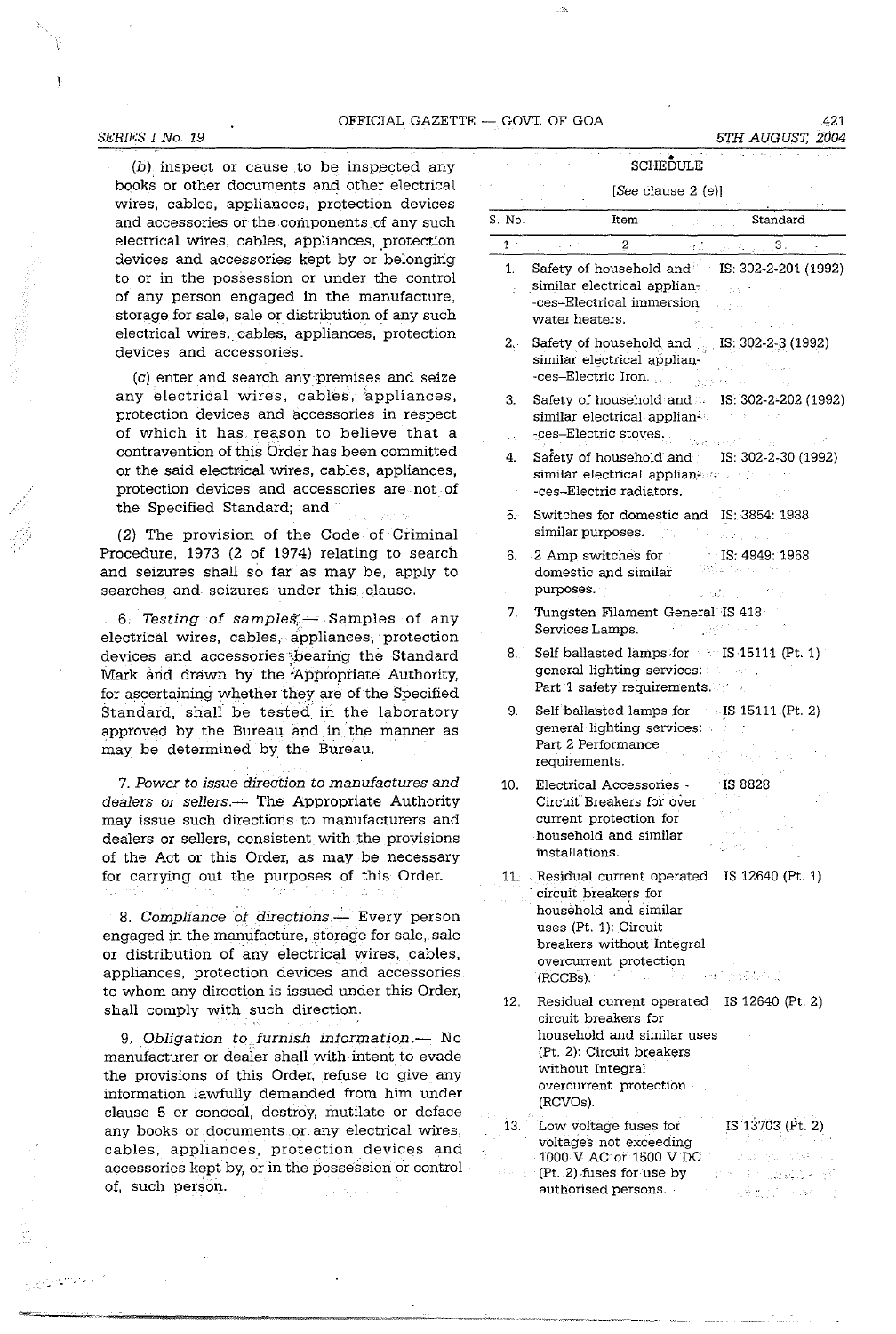# $422$  OFFICIAL GAZETTE  $-$  GOVT. OF GOA

l.

| 3<br>2<br>$\mathbf{1}$<br>High voltage fuses $(Pt. 1)$ : IS 9385 $(Pt. 1)$<br>.14.<br>current limiting fuses<br>15.<br>High voltage fuses $(Pt. 2)$ : IS 9385 $(Pt. 2)$<br>expulsion similar fuses.<br>16.<br>Low voltage switchgear & IS 13947 (Pt. 2)<br>control gear $-(Pt. 2)$<br>circuit breakers.<br>Low voltage switchgear & IS 13947 (Pt. 3)<br>17.<br>control gear - (Pt. 3)<br>switches, disconnectors,<br>switch disconnectors and<br>fuse combination units.<br>18. Low voltage switchgear & IS 13947 (Pt. 4)<br>$control gear - (Pt. 4)$<br>contactors and motor<br>starters.<br>大学会の<br>and the state<br>Low voltage switchgear & IS 13947 (Pt. 5)<br>19.<br>control gear - (Pt. 5)<br>control circuit devices &<br>switching elements.<br>PVC insulated cables for<br>IS 694<br>20.<br>working Voltages upto<br>$\sim$ 100 $\sim$ 100 $\mu$ | Section I, dated 12-9-2003, is hereby published<br>for the general information of the public.<br>S. G. Marathe, Under Secretary (Drafting).<br>Panaji, 19th February, 2004.<br>THE CENTRAL VIGILANCE COMMISSION<br><b>Service Control</b><br>$-$ ACT, 2003<br>ARRANGEMENT OF SECTIONS<br><b>CHAPTER I</b><br>Preliminary<br>$\chi^2$ , $\chi^2$ , $\chi^2$<br>Istori<br><b>Sections</b><br>1. Short title. |
|------------------------------------------------------------------------------------------------------------------------------------------------------------------------------------------------------------------------------------------------------------------------------------------------------------------------------------------------------------------------------------------------------------------------------------------------------------------------------------------------------------------------------------------------------------------------------------------------------------------------------------------------------------------------------------------------------------------------------------------------------------------------------------------------------------------------------------------------------------|------------------------------------------------------------------------------------------------------------------------------------------------------------------------------------------------------------------------------------------------------------------------------------------------------------------------------------------------------------------------------------------------------------|
|                                                                                                                                                                                                                                                                                                                                                                                                                                                                                                                                                                                                                                                                                                                                                                                                                                                            |                                                                                                                                                                                                                                                                                                                                                                                                            |
|                                                                                                                                                                                                                                                                                                                                                                                                                                                                                                                                                                                                                                                                                                                                                                                                                                                            |                                                                                                                                                                                                                                                                                                                                                                                                            |
|                                                                                                                                                                                                                                                                                                                                                                                                                                                                                                                                                                                                                                                                                                                                                                                                                                                            |                                                                                                                                                                                                                                                                                                                                                                                                            |
|                                                                                                                                                                                                                                                                                                                                                                                                                                                                                                                                                                                                                                                                                                                                                                                                                                                            |                                                                                                                                                                                                                                                                                                                                                                                                            |
|                                                                                                                                                                                                                                                                                                                                                                                                                                                                                                                                                                                                                                                                                                                                                                                                                                                            |                                                                                                                                                                                                                                                                                                                                                                                                            |
|                                                                                                                                                                                                                                                                                                                                                                                                                                                                                                                                                                                                                                                                                                                                                                                                                                                            |                                                                                                                                                                                                                                                                                                                                                                                                            |
|                                                                                                                                                                                                                                                                                                                                                                                                                                                                                                                                                                                                                                                                                                                                                                                                                                                            |                                                                                                                                                                                                                                                                                                                                                                                                            |
|                                                                                                                                                                                                                                                                                                                                                                                                                                                                                                                                                                                                                                                                                                                                                                                                                                                            |                                                                                                                                                                                                                                                                                                                                                                                                            |
|                                                                                                                                                                                                                                                                                                                                                                                                                                                                                                                                                                                                                                                                                                                                                                                                                                                            |                                                                                                                                                                                                                                                                                                                                                                                                            |
|                                                                                                                                                                                                                                                                                                                                                                                                                                                                                                                                                                                                                                                                                                                                                                                                                                                            | 2. Definitions.<br>10.28%                                                                                                                                                                                                                                                                                                                                                                                  |
|                                                                                                                                                                                                                                                                                                                                                                                                                                                                                                                                                                                                                                                                                                                                                                                                                                                            | $\mathcal{L} \rightarrow \mathcal{L}$<br>$\mathcal{F}(\mathcal{E})$<br>CHAPTER II                                                                                                                                                                                                                                                                                                                          |
|                                                                                                                                                                                                                                                                                                                                                                                                                                                                                                                                                                                                                                                                                                                                                                                                                                                            | The Central Vigilance Commission<br>3. Constitution of Central Vigilance Commission.                                                                                                                                                                                                                                                                                                                       |
| and including 1100 V<br>Elastemer insulated cables IS 9968 (Pt. 1)<br>21.<br>(Pt. 1) for working voltages<br>$\mathcal{L}_{\text{max}}$ , where $\mathcal{L}_{\text{max}}$<br>upto and including 1100 V.                                                                                                                                                                                                                                                                                                                                                                                                                                                                                                                                                                                                                                                   | 4. Appointment of Central Vigilance Commissioner<br>and Vigilance Commissioners.<br>5. Terms and other conditions of service of Central<br>Vigilance Commissioner.<br>z.                                                                                                                                                                                                                                   |
| 22.<br>AC watt-hour meters,<br>IS 13010<br>class $0.5, 1 & 2 (KWH)$ .                                                                                                                                                                                                                                                                                                                                                                                                                                                                                                                                                                                                                                                                                                                                                                                      | 6. Removal of Central Vigilance Commissioner and<br>Vigilance Commissioner.<br>7. Power to make rules by Central Government for staff.                                                                                                                                                                                                                                                                     |
| AC static watt-hour<br>23.<br>⊤IS 13779<br>meters, class 1 & 2 (KWH).                                                                                                                                                                                                                                                                                                                                                                                                                                                                                                                                                                                                                                                                                                                                                                                      | <b>CHAPTER III</b>                                                                                                                                                                                                                                                                                                                                                                                         |
| AC static transformer IS 14697<br>24.<br>operated watt-hour and                                                                                                                                                                                                                                                                                                                                                                                                                                                                                                                                                                                                                                                                                                                                                                                            | Functions and powers of the Central Vigilance<br>Commission                                                                                                                                                                                                                                                                                                                                                |
| VAR - hour meters,<br>class 0.2S & 0.5S.                                                                                                                                                                                                                                                                                                                                                                                                                                                                                                                                                                                                                                                                                                                                                                                                                   | <sup>9</sup> 8. Functions and powers of Central Vigilance<br><b>Commission.</b> Commission and the commission of the commission                                                                                                                                                                                                                                                                            |
| $\label{eq:G1} G_{\rm eff} = \xi_{\rm eff}^{-1} \left( \xi_{\rm eff} - \xi_{\rm eff} \right) \left( \xi_{\rm eff} \right)$<br>[F. No. 6(9)/2001-LEI]<br>S. JAGADEESAN, Jt. Secy.                                                                                                                                                                                                                                                                                                                                                                                                                                                                                                                                                                                                                                                                           | 9. Proceedings of Commission.<br>按照第二卷 三十六<br>10. Vigilance Commissioner to act as Central Vigilance<br>Commissioner in certain circumstances.                                                                                                                                                                                                                                                             |
|                                                                                                                                                                                                                                                                                                                                                                                                                                                                                                                                                                                                                                                                                                                                                                                                                                                            | 11. Power relating to inquiries.<br>12. Proceedings before Commission to be judicial                                                                                                                                                                                                                                                                                                                       |
| Department of Law & Judiciary                                                                                                                                                                                                                                                                                                                                                                                                                                                                                                                                                                                                                                                                                                                                                                                                                              | proceedings.<br><sup>an</sup> Agricultural<br>(Send Band Content)<br>a na Santana na Tanzani                                                                                                                                                                                                                                                                                                               |
| <b>Example 21 Legal Affairs Division</b>                                                                                                                                                                                                                                                                                                                                                                                                                                                                                                                                                                                                                                                                                                                                                                                                                   | <b>CHAPTER IV</b><br><b>Constantinople</b><br>ほけいし                                                                                                                                                                                                                                                                                                                                                         |
|                                                                                                                                                                                                                                                                                                                                                                                                                                                                                                                                                                                                                                                                                                                                                                                                                                                            | Expenses and annual report                                                                                                                                                                                                                                                                                                                                                                                 |
| <b>Notification</b>                                                                                                                                                                                                                                                                                                                                                                                                                                                                                                                                                                                                                                                                                                                                                                                                                                        | 13. Expenses of Commission to be charged on the<br>Consolidated Fund of India.<br>and the state of the state of the state<br>ar Grigorium (m. 12<br>14. Annual report.                                                                                                                                                                                                                                     |
| 10/3/2003-LA<br>The Central Vigilance Commission Act, 2003                                                                                                                                                                                                                                                                                                                                                                                                                                                                                                                                                                                                                                                                                                                                                                                                 | しつはい ファクル・ショップ はく<br><b>CHAPTER V</b>                                                                                                                                                                                                                                                                                                                                                                      |
| (Central Act No. 45 of 2003), which has been<br>passed by the Parliament and assented to by the<br>President of India on 11-9-2003 and published<br>in the Gazette of India, Extraordinary, Part II,                                                                                                                                                                                                                                                                                                                                                                                                                                                                                                                                                                                                                                                       | <b>Miscellaneous</b><br>i Martin Carlos<br>15. Protection of action taken in good faith.<br>16. Central Vigilance Commissioner, Vigilance                                                                                                                                                                                                                                                                  |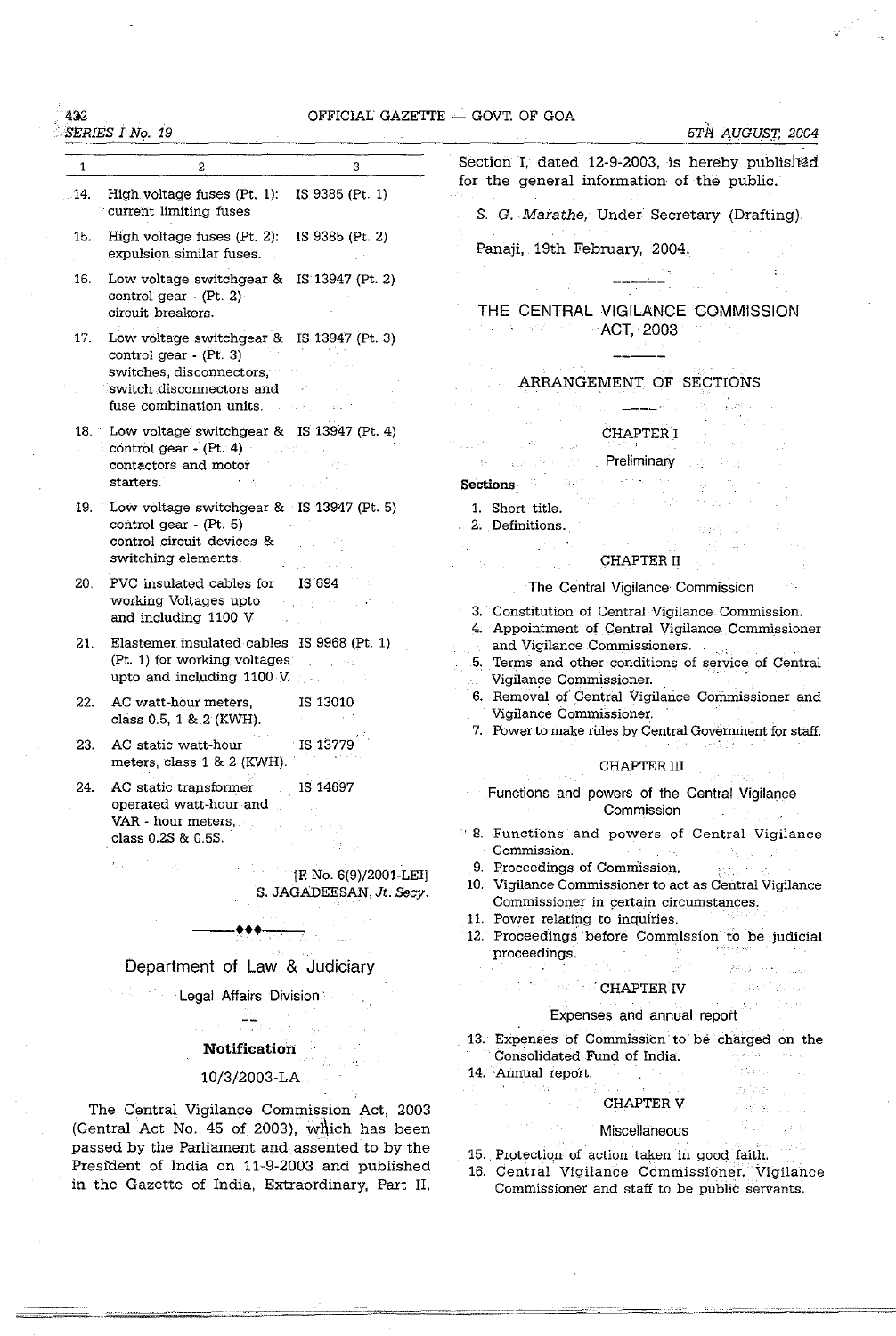**Sections START** TREPARTNE DIS  $\omega_{\rm c} \sim 10^{11}$ 

**17. Report of any inquiry ·made oli -,reference by** 

**Commission to be forwarded to that Commission.** 

**18.** Power to call for information,  $\frac{1}{2}$  and  $\frac{1}{2}$  and  $\frac{1}{2}$ 19. Consultation with Commission in certain matters.

- 
- 20. Power to make rules.
- 21. Power to make regulations.
- 
- 22. Notification, rule etc.,to be laid before Parliament. **23., P·o\_we.r -t9** remov~,-di~ficulties. '. -'". .
- **24. Provisions relating to existing Vigilance**   $\sim$  Commission.
- 25. Appointments, etc., of Officers of Directorate of **Enforcement.**
- 26. Amendment of Act 25 of 1946.
- 27. Repeal and saving.

 $\lambda = 0.11122222233$ THE SCHEDULE.  $\mathbb{E}_{\mathrm{int}} \mathrm{Cone} \left\{ \mathcal{L} \left( \mathcal{L} \right) \leq \mathcal{L} \right\} \leq \mathbb{E}_{\mathrm{int}} \left( \mathcal{L} \right) \mathcal{L} \left( \mathcal{L} \right) \leq \mathcal{L} \left( \mathcal{L} \right) \leq \mathcal{L} \left( \mathcal{L} \right) \leq \mathcal{L} \left( \mathcal{L} \right) \leq \mathcal{L} \left( \mathcal{L} \right) \leq \mathcal{L} \left( \mathcal{L} \right) \leq \mathcal{L} \left( \mathcal{L} \$ 

|  | THE CENTRAL VIGILANCE COMMISSION ACT,                                                                                                                   |
|--|---------------------------------------------------------------------------------------------------------------------------------------------------------|
|  | a Maria da Santa Alba de <b>2003.</b><br>A construída de la construída de la construída de la construída de la construída de la construída de la constr |
|  | where the first particle is the component of $\overline{\text{AN}}$ defined by an analysis of the first particle $\overline{\text{AN}}$                 |
|  | akan wasan sa masa na 2002, ang isang karangang pag                                                                                                     |
|  | is a given by $\mathsf{ACT}_{\mathbb{Z}}$ , and it is then the top of $\mathbb{Z}$                                                                      |

to provide for the constitution of a Central Vigilance Commission to inquire or cause inquiries to be. conducted' into offences alleged to have been committed under the Prevention of Corruption Act, 1988 by certain categories of public servants of the Central Government, corporations established by or under any Central Act, Government companies, societies and local authorities owned or controlled by the Central Government and for matters connected  $\mathbb{P}$  therewith or incidental thereto. $\mathbb{P}$ 

BE it enacted by Parliament in the Fifty-fourth Year of the Republic of India as follows:-

#### CHAPTER I

of the country of

#### $\mathbf{c}_{\mathrm{in}} = \mathbf{V}(\mathbf{a}^{\mathrm{in}})$  . As a quantity of Preliminary • Preliminary • Preliminary • Preliminary • Press • Press • Press • Press • Press • Press • Press • Press • Press • Press • Press • Press • Press • Press • Press • Press • Press • Press • Press • Press • Press

우리 회사 Apple - Control Application

 $\pm$  1. Short title.- This Act may be called the Central Vigilance Commission Act, 2003. is its a nati

2. Definitions.- In this Act, unless the context otherwrse requites,-"'

 $\mathcal{H}_{\mathcal{Q}_1,\mathcal{Q}_2,\mathcal{Q}_3}$ (a) "Central Vigilance Commissioner" means the Central Vigilance commissioner appointed under sub-section (1) of section 4;

(b) "Commission". means ,the Central . Vigilance. Commission constituted under sub- -secti9n (1) of section '3; .

 $(c)$  "Delhi Special Police Establishment" means the Delhi  $\begin{minipage}{.4\linewidth} \textbf{Special} & \textbf{Policy} & \textbf{Estability} \\ \textbf{constituted under sub-section} & \textbf{if} \end{minipage} \begin{minipage}{.4\linewidth} \textbf{Spection} \end{minipage} \begin{minipage}{.4\linewidth} \textbf{Spection} \end{minipage} \begin{minipage}{.4\linewidth} \textbf{Spection} \end{minipage} \begin{minipage}{.4\linewidth} \textbf{Spection} \end{minipage} \begin{minipage}{.4\linewidth} \textbf{Spection} \end{minipage} \begin{minipage}{.4\linewidth} \textbf{Spection} \end{minip$ CER. section 2 of the Delhi Special Police Establishment Act, 1946; (25 of 1946.

(d) "Government company" means a Government company'" " within the meaning of the  $\cdots$ Companies Act, 1956; in the companies of the companies Act, 1956; in the companies of the companies of the companies of the companies of the companies of the companies of the companies of the companies of the companies of  $\ldots$  (e) "prescribed" means prescribed by rules made. under this Act;  $\phi_{\mathbb{C}}(\gamma) \otimes \phi_{\mathbb{C}}(\gamma)$  is gone.

*(f)* "Vigilance Commissioner" means a Vigilance Commissioner appointed under sub- -section  $(1)$  of section  $4^{(3)}$  and  $(1)$  and  $(1)$ **-,:'**  an<br>Chapter of the State of CHAPTER II<sup>S C</sup>enter of the special study<br>Chapter of the State of the Control of the State of the State of the State of the State of the State of the St فوزيا The Central Vigilance Commission

3. Constitution of Central Vigilance Commission.  $(1)$  There shall be  $\mathbb{R}^n$ . constituted a body to be known as the  $\sim 10^{10}~M_\odot$ Central Vigilance Commission to Massion exercise the powers conferred upon, and was  $\label{eq:3} \frac{1}{2} \left( \frac{1}{2} \sum_{i=1}^n \left( \frac{1}{2} \sum_{i=1}^n \frac{1}{2} \right) \right)^2 \leq \frac{1}{2} \sum_{i=1}^n \frac{1}{2} \sum_{i=1}^n \frac{1}{2} \sum_{i=1}^n \frac{1}{2} \sum_{i=1}^n \frac{1}{2} \sum_{i=1}^n \frac{1}{2} \sum_{i=1}^n \frac{1}{2} \sum_{i=1}^n \frac{1}{2} \sum_{i=1}^n \frac{1}{2} \sum_{i=1}^n \frac{1}{2}$ and to perform'the functions assigned to it under this Act and the Central Vigilance Commission cOnstituted under sub-section  $(1)$  of section 3 of the Central Vigilance Commission. Ordinance,  $1999$  which ceased to  $\pm$  Ord. 4 of 1999. operate, and 'continued under.the Government of India in the Ministry of  $+,-,\ldots$ Personnel, Public Grievances, and Pensions (Department of Personnel  $\sim 14\,M_{\rm Pl} \sim 10^3$ and Training) Resolution  $NQ_{k}$  371/20/ Figure 2.11 /99-AVD. III, dated the 4th April, 1999. The contract as amended vide Resolution of even and the set number, dated the 13th August, 2002. shall be deemed to be the Commission ...  $\mathbb{R}^n$  ... constituted under this. Action was proposed to

- $\mathcal{L}^{\prime} = \{ \mathbf{x}^{\prime} \mathbf{C}^{\prime} \} \cup \{ \mathbf{x}^{\prime} \mathbf{x}^{\prime} \} \cup \{ \mathbf{x}^{\prime} \mathbf{x}^{\prime} \} \cup \{ \mathbf{x}^{\prime} \mathbf{x}^{\prime} \mathbf{x}^{\prime} \} \cup \{ \mathbf{x}^{\prime} \} \cup \{ \mathbf{x}^{\prime} \} \cup \{ \mathbf{x}^{\prime} \} \cup \{ \mathbf{x}^{\prime} \} \cup \{ \mathbf{x}^{\prime} \} \cup \{ \mathbf{x}^{\prime} \} \cup \{ \mathbf{x}^{\prime} \}$ Service Stripper (2) The Commission shall consist of  $-$ 
	- (a) a Central Vigilance Commissioner Chairperson;
	- (b) not more than two  $\sim$  Members. Vigilance
		- Commissioners 化分离 医双角鞭毛 化乙烯酸
	- $\mathcal{L}(\mathcal{L}^{\mathcal{L}})$  and  $\mathcal{L}^{\mathcal{L}}$  are  $\mathcal{L}^{\mathcal{L}}$  . The contribution of  $\mathcal{L}^{\mathcal{L}}$ 医细胞结合 经公司管理

(3) The Central Vigilance Commissioner and the Vigilance Commissioners shall 'be. appointed front amongst persons- and a series of the series of the series of the series of the series of the series of the series of the series of the series of the series of the series of the series of the series of the series of the ser

3.349.9 Substitute (a) who have been or are in an All-India Service or in any civil service of the Union or in a civil post under the Union having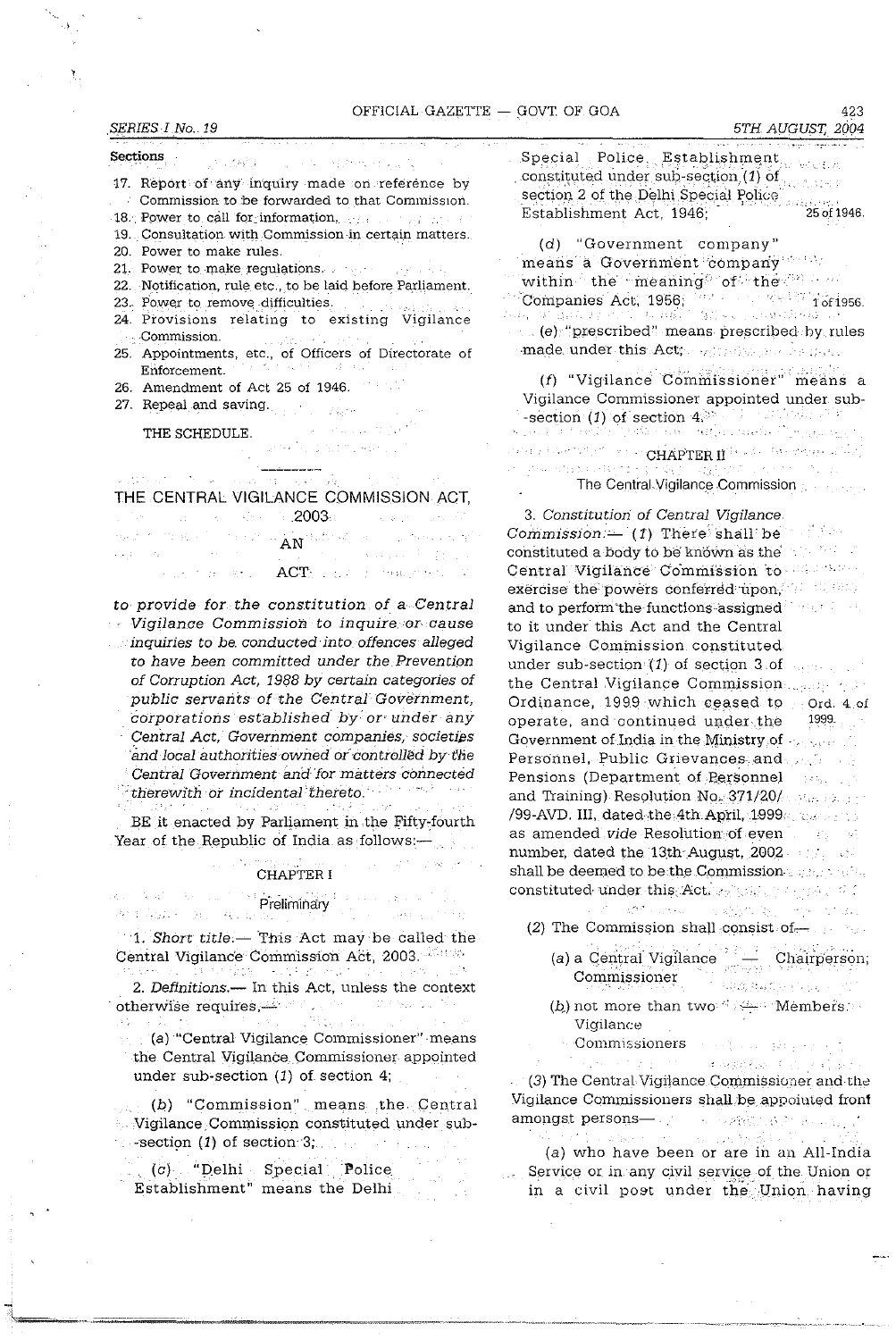*SERIES* I *No.* 19 knowledge and experience in the matters relating to vigilance, policy making and

(b) who.have held office or are holding office in a corporation established by or under any Central Act or a Government company owned or controlled by the Central Government and person who have expertise and experience in finance including insurance and banking, law, vigilance and investigations:

administration including police administration;

Provided that, from ,amongst the Central Vigilance Commissioner and the Central Vigilance Commissioners, not more than two persons shall belong to the category of persons referred to either in clause  $(a)$  or clause  $(b)$ :

(4) The central Government shall appoint a Secretary to the Commission on such terms and conditions as it deems fit to exercise such powers and discharge such duties as the Commission may by regulations specify in this behalf.

34 K 27

(5) The Central Vigilance Commissioner, the other Vigilance Commissioners and the Secretary to the Commission appointed under the Central Vigilance Commission Ordinance, 1999 or the Resolution of the Government of India in the Ministry of Personnel; Public Grievances and Pensions (Department· of Personnel and Training) Resolution No. 371/20/99-AVD.III, dated the 4th April, 1999 as amended vide Resolution of even number, dated the 13th August, 2002 shall be deemed to have been appointed under this Act on the same terms and conditions including the term of office subject to which they were so appointed under the said Ordinance or the Resoiution, as the case may be. Ord. '4 of 1999.

 $Explanation$ - For the purposes of this sub--section, the expression "term of office" shall be construed as the term of office with effect from the date the Central Vigilance Commissioner or any Vigilance Commissioner has entered upon his office and continued as such under this Act.

(6) The headquarters of the Commission shall be at New Delhi<sup>:</sup>

4. Appointment of Central Vigilance Commissioner and Vigilance Commissioners. $-$  (1) The Central Vigilance Commissioner and the Vigilance Commissioners shall be appointed by the President by warrant under his hand and seal:

Provided that every appointment under this sub-section shall be made after obtaining the recommendation of a Committee consisting of-

|         | (a) the Prime Minister $\longrightarrow$ Chairperson;               |                                                                     |
|---------|---------------------------------------------------------------------|---------------------------------------------------------------------|
| Affairs | $(b)$ the Minister of Home $-$ Member;                              | $\mathcal{A}$ and $\mathcal{A}$ , $\mathcal{A}$ , and $\mathcal{A}$ |
|         | $(c)$ the Leader of the<br>Opposition in the<br>House of the People | - Member.<br>Tally of the Monte of                                  |

Explanation.- For the purposes of this sub--section, "the Leader of the Opposition in the House of the People" shall, when no such Leader has been so recognised, include the Leader of the single largest group in opposition of the Government in the House of the People.

 $(2)$  No appointment of a Central Vigilance COmmissioner or a Vigilance Commissioner shall be invalid merely by reason of any vacancy in the Committee.

*5.* Terms and other conditions of service of Central Vigilance Commissioner.- (1) Subject to the provisions of sub-sections  $(3)$  and  $(4)$ , the Central Vigilance Commissioner shall hold office for a term of four years from the date on which he enters upon his office or till he attains the age of sixty-five years, whichever is earlier. The Central Vigilance Commissioner, on ceasing to hold the office, shall be ineligible for reappointment in the Commission.

(2) Subject to the provisions of sub-sections (3) and (4), every Vigilance Commissioner shall hold office for a term. of four years from the date on which he enters upon his office or till he attains the age of sixty-five years, whichever is earlier:

Provided that every Vigilance Commissioner, on ceasing to hold office, shall be eligible for appointment as the Central Vigilance Commissioner in the manner specified in sub--section  $(1)$  of section 4: See Sugar

Provided further that the term of the Vigilance Commissioner, if appointed as the Central Vigilance Commissioner, shall· not be more .than four years in aggregate as the Vigilance Commissioner and the' Central Vigilance Commissioner.

or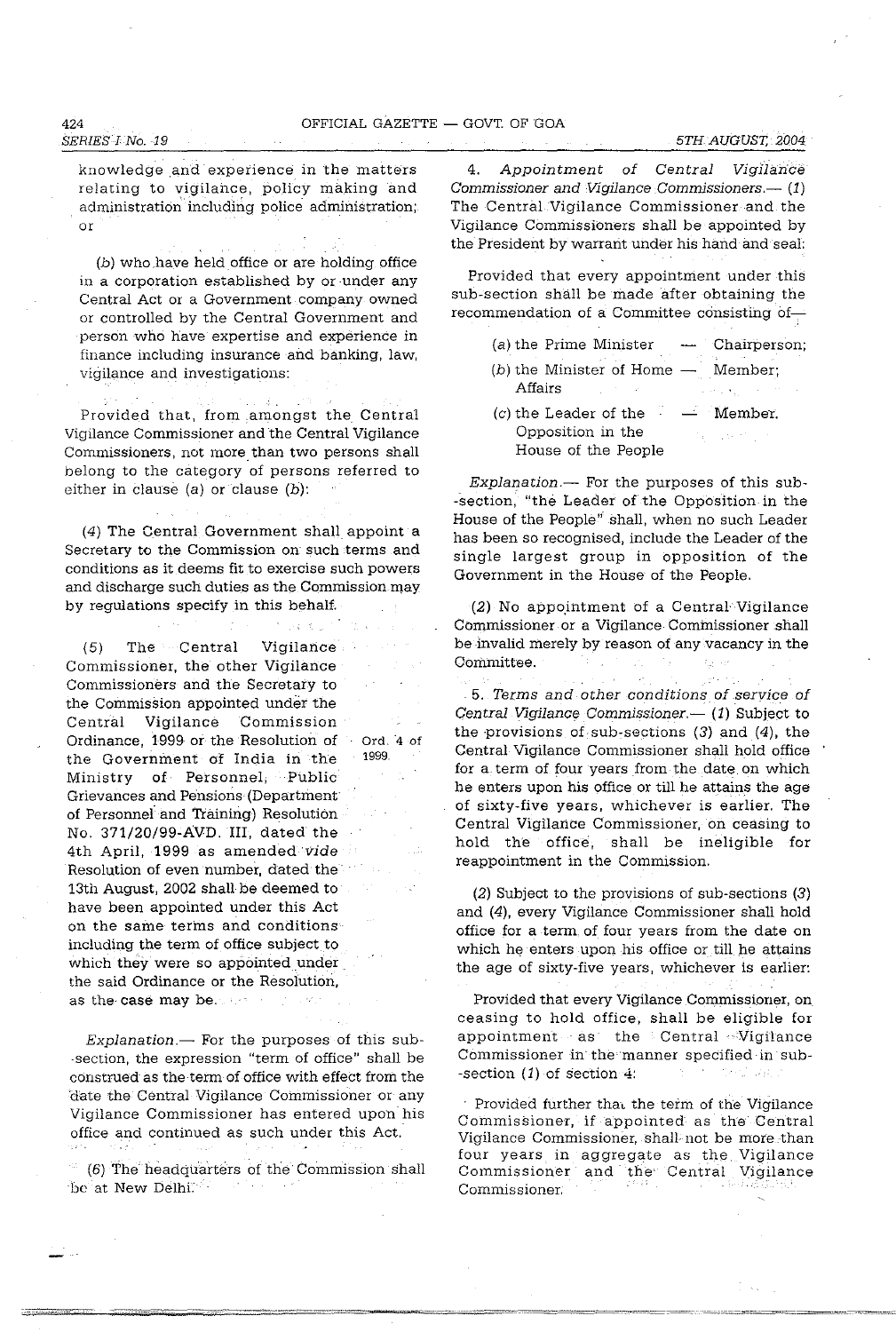#### **SERIES I** No. 19 5TH AUGUST, 2004

(3) The Central Vigilance Commissioner or a Vigilance Commissjoner shall, before he enters upon his office, make and subscribe before the President, or some other person appointed in that behalf by him, an oath or affirmation according to the form set out for the purpose in Schedule to this Act. The paper is a communication of and is

(4) The Central Vigilance Commissioner or a Vigilance Commissioner may, by writing under his hand addressed to the President, resign his office.

(5) The Central Vigilance Commissioner or a Vigilance Commissioner maybe removed from his office in the mariner provided in section 6.

'(6) On ceasing to hold, office; the Centtal Vigilance Commissioner and every other Vigilance Commissioner shall be ineligible for the state of the commissioner shall be ineligible for  $\sim$ 

(a) any diplomatic assignment, appointment as administrator of a Union territory and such other assignment or appointment which is required by law to be made by the President by warrant under his hand and seal;

(b) further employment to any office of profit under the Government of India or the Government of a State, and a state of the state

presented a profile and increasing ex-(7) The salary and allowances payable to and the other conditions of service of  $-$  1.1  $\ldots$ 

(a) the Central Vigilance Commissioner shall be the same as those of the Chairman of the Union Public Service Commission; **Savana** 

(b) the Vigilance Commissioner shall be the same as those of a Member of the Union Public Service Commission: '

1949 P.D

Provided that if the Central Vigilance Commissioner or any Vigilance Commissioner is, at the time of his appointment, in receipt of a pension (other than a disability or wound pension) in respect of any previous service under the Government of India or under the Government of a State, his salary in respect of the service as the Central Vigilance Commissioner of any Vigilance Commissioner shall be reduced by the amount of that pension including any portion of pension which was' commuted and' pension equivalent of other forms' of retirement benefits excluding pension equivalent of retirement gratuity: "When the set of the kurt it in he

Provided further that if the Central Vigilance

Commissioner or any Vigilance Commissioner is, at the time of his appointment, in receipt of

معاجزت

retirement benefits in respect of any previous service rendered in a corporation established.by or under any Central Act or a Government company owned or controlled by the Central Government, his salary in respect of the service as the Central Vigilance Commissioner or, as the case may be, the Vigilance Commissioner shall be reduced by the amount of pension equivalent to the retirement benefits: Salah Suday

Provided also that the salary, allowances and pension payable to, and the other conditions of service of, the Central Vigilance Commissioner or any Vigilance Commissioner shall not be varied to his disadvantage after his appointment.

6. Removal of Central Vigilance Commissioner and Vigilance Commissioner. $-$  (1) Subject to the provisions.of sub-section (3); the Central Vigilance Commissioner or any Vigilance Commissioner shall be removed from his office only by order of the President on the ground of proved misbehaviour or incapacity after the Supreme Court, on a reference made to it by the President, has, on inquiry, reported that the Central Vigilance Commissioner or any Vigilance Commissioner, as the case may be, ought on such ground be removed, support of

(2) The President may suspend from office, and if deem necessary prohibit also from attending the office during inquiry, the Central Vigilance Commissioner or any Vigilance Commissioner in respect of whom a reference has been made to the Supreme Court under sub-section  $(1)$  until the President has passed orders on receipt of the report of the Supreme Court on such reference.

(3) Notwithstanding anything contained in sub--section (1), the President may by 'order remove from office the Central Vigilance Commissioner or any Vigilance Commissioner if the Cen'tral Vigilance Commissioner or such Vigilance Commissioner, as the case may be, $-$ 

(a) is adjudged an insolvent; or  $\qquad \qquad$ 

(b) has been convicted of an offence which, in the opinion of the Central Government, involves moral turpitude; or a primer second

(c) engages during his term of office in any paid employment outside the duties of his office; 이용 가장 나는 'or

 $(d)$  is, in the opinion of the President, unfit to continue in office by reason of infirmity of mind or body; Or

(e) has acquired such financial or other interest as is likely to affect prejudicially his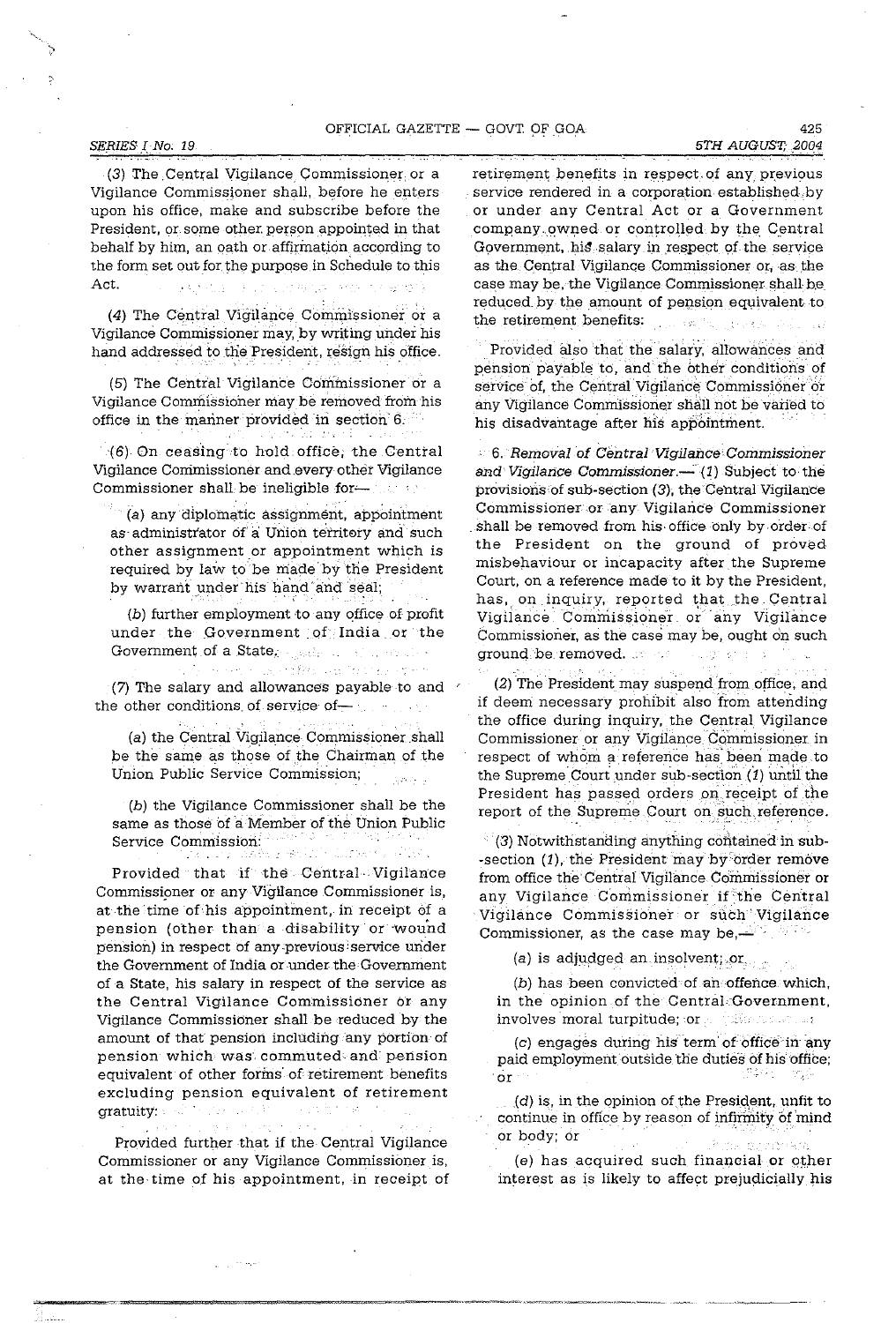# *SERIES I No. 19*

行政案 医山

#### *,5TH AUGUST, 2004*

functions as a Central Vigilance Commissioner<br>
or a Vigilance Commissioner or a Vigilance Commissioner. interactive finance control and control. action against

(4) If the Central Vigilance Commissioner or any Vigilance Commissioner is or becomes in any way, concerned or interested in any contract or agreement made by or on behalf of the Government of India or participates' in ·anyway in the profit thereof or in any benefit or emolument arising therefrom otherwise than as a member and in common with the other members of an incorporated company, he shall, for the purposes of sub-section  $(1)$ , be deemed to be guilty of misbehaviour.

. 7. Power to make rules by Central Government for staff. $-$  The Central Government may, in consultation with the Commission, make rules with respect to the number of members of the staff of. tne Commission and their conditions of **service.**   $\label{eq:2} \frac{1}{2}\sum_{i=1}^n\frac{1}{2\pi i}\sum_{i=1}^n\frac{1}{2\pi i}\sum_{i=1}^n\frac{1}{2\pi i}\sum_{i=1}^n\frac{1}{2\pi i}\sum_{i=1}^n\frac{1}{2\pi i}\sum_{i=1}^n\frac{1}{2\pi i}\sum_{i=1}^n\frac{1}{2\pi i}\sum_{i=1}^n\frac{1}{2\pi i}\sum_{i=1}^n\frac{1}{2\pi i}\sum_{i=1}^n\frac{1}{2\pi i}\sum_{i=1}^n\frac{1}{2\pi i}\sum_{i=1}^n$  $\{x_{i}\}_{i=1}^{n}$ 

> and a  $\mathcal{C}^{\mu}$  . The construction of the construction of the construction of the construction of the construction of the construction of the construction of the construction of the construction of the construction of the co

Functions and powers of the Central Vigilance **"Commission**" | "Commission" | "

8. Functions and powers of Central Vigilance Commission.--  $(1)$  The functions and powers of the Commission shall be to-

 $(a)$  exercise superintendence a Siri 'over the functioning of the Delhi Special Police Establishment in' so far as it relates to the investigation of offences alleged to have been committed under the Prevention of Cormptiqn Act, 1988 or an offence 49 of 1988. with which a public servant specified in sub-section  $(2)$  may, under the Code of Criminal Procedure, 1973, be charged at the 2 of 1974. same trial;  $\mathcal{A}=\pm 1$ 

 $(b)$  give directions to the Delhi  $\sim$  Special Police Establishment for the  $\sim$  $purpose.$  of discharging. the responsibility entrusted to it under  $sub-section. (1)$  of section 4 of the Delhi Special Police Establishment Act, 1946: 25 of 1946.

Provided that while exercising the powers of superintendence under clause (a) or giving directions under this clause, the Commission shall not exercise powers in such a manner so as to require the Delhi Special Police Establishment to investigate or dispose of any case in a particular manner; A. A.

 $(c)$  inquire or cause an inquiry or investigation to be made dn a reference made' by the Central Government wherein it is alleged that a public servant being an employee of the' Central Government or a corporation established by or under any Central Act, Government company, society. and any local authority owned or controlled by that Government, has committed an offence under the . Prevention of Corruption Act, 1988 49 of 1988. or an offence with which a public servant may, under the Code of Criminal Procedure, 1973, be 2of1974. 'charged at the same trial;

 $(d)$  inquire or cause an inquiry . or investigation to be made into . any complaint against any officiai . belonging to such category of . officials· specified in snb-section (2) wherein it is alleged that he has committed an offence under the Prevention of Corruption Act, 1988 49 of 1988. and an offence with which a public servant specified in sub-section  $(2)$ may, under the Code of Criminal Procedure, 1973, be charged at the 2 of 1974. same trial;

**Canto** per en

n nasar S

ida Albankin

(e). review. the progress of investigations condncted. by the. Delhi Special Police Establishment into offences alleged to have been committed under the Prevention of Corruption Act, 1988 or the public  $490f1988$ . servant may, under the Code of presents Criminal Procedure; 1973, be $\sim$  20f1974. , charged at the same. trial; a conservation  $(f)$  review the progress  $of$ 

applications pending with the search competent authorities for sanction  $\cdot$  of prosecution under the Prevention  $\cdot$  and · of CormptionAct, 1988; 49 of 1988.

(g) tender advice to the Central Government, corporations established by or under any Central Act, Government companies,' societies and local authorities owned or controlled by the Central Government on such matters as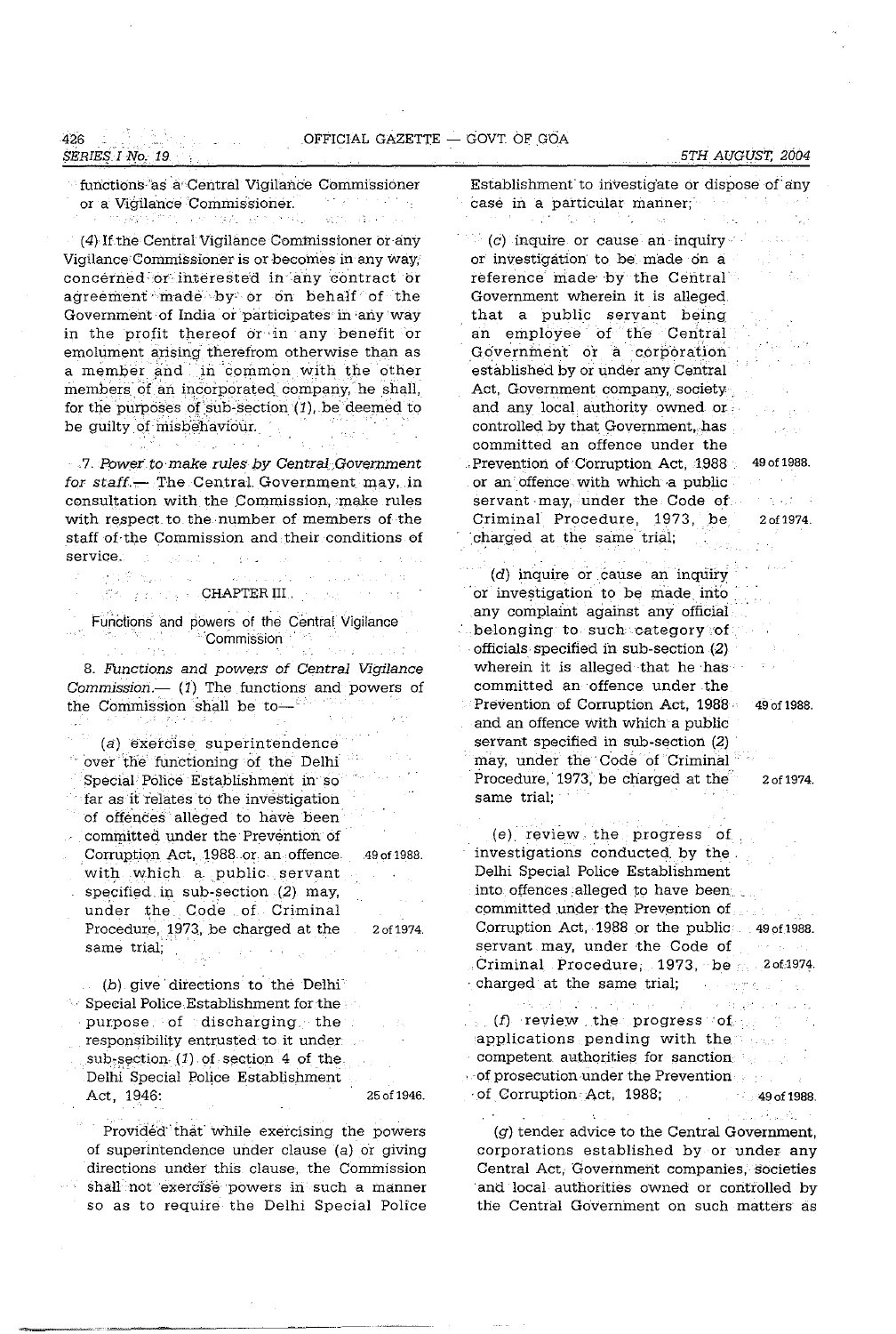$\sim$   $\pm$ 

*SERIES I No. 19 5TH AUGUST, 2004* 

may be referred to it by that Government, said Government companies, societies and local authorities owned or controlled by the Central Government or otherwise; nd trugs

 $\label{eq:2} \mathcal{L}_{\mathcal{A}}\left(\mathcal{L}_{\mathcal{A}}\right) = \mathcal{L}_{\mathcal{A}}\left(\mathcal{L}_{\mathcal{A}}\right) = \mathcal{L}_{\mathcal{A}}\left(\mathcal{L}_{\mathcal{A}}\right)$ ( $h$ ) exercise superintendence over the vigilance administration of the various Ministries of the Central Government or corporations established by or under any Central' Act, Government companies, societies and local authorities owned or controlled by that Government:

Provided that nothing contained in this clause shall be deemed to authorise the Commission to exercise superintendence over the Vigilance administration in a manner not consistent with the directions relating to vigilance matters issued by the Government and to confer power upon the Commission to issue directions relating to any policy matters;

(2) The persons referred to in clause (d) of sub--section  $(1)$  are as follows:-

المصطلح المعاري

(a) members of All-India Services serving in connection with the affairs of the Union and Group 'A' officers of the Central Government;

(b) such level of officers of the corporations established by or under any' Central Act, Government companies, societies and other local authorities, owned or 'controlled by the Central Government, as that Government may, by notification in the Official Gazette, specify in this behalf:  $\mathbb{R}^{n}$  and  $\mathbb{R}^{n}$  . If  $\sim 15$  .

Provided that till such time a notification is issued under this clause, all officers of the said corporations, companies, societies and local authorities shall be deemed to be the persons referred to in clause  $(d)$  of sub-section  $(1)$ .

*9., Proceedings* of *Commission.-* (1) The proceedings of the Commission shall be conducted at its headquarters. The second services

man sa terminan tin  $\mathcal{F}$  ,  $\mathcal{R}$  . (2) The Commission may, by unanimous decision, regulate the procedure for transaction of its, business as also allocation of its business amongst the Central Vigilance Commissioner and other Vigilance Commissioners.'

(3) Save as provided in sub-section (2). all business of the Commission shall, as far as possible, be transacted unanimously.

(4) Subject to the provisions of sub, section (3), if the Central Vigilance Commissioner and other Vigilance Commissioners differ in opinion on any matter, such matter shall be decided according to the opinion of the majority.

and conservation of the same of the i Angels

(5) The Central Vigilance Commissioner, or, if for any reason he is unable to attend any meeting of the Commission, the' senior-most Vigilance Commissioner present at the meeting, shall preside at the meeting.

(6) No act or proceeding of the Commissioner shall be invalid merely by reason of-

(a) any vacancy in, or any defect in the constitution of, the, Commission; or

(b) any defect in'the appointment of a'person acting as the Central Vigilance Commissioner or as a Vigilance Commissioner; or

(c) any irregularity in the procedure of the Commission not affecting the merits of the case.

10. Vigilance Commissioner to act as Central *Vigilance Commissioner in certain circums- -tances.-* (1) In the event of the occurrence of any vacancy in the office of the Central Vigilance Commissioner by reason of his death, resignation or otherwise, the President may, by notification, authorise one of the Vigilance Commissioners to act as the Central Vigilance Commissioner until the appointment of a new Central Vigilance Commissioner to fill such vacancy.

(2) 'When the Central Vigilance Commissioner is unable to discharge his functions owing to absence on leave or otherwise, such one of the Vigilance Commissioners as the President may, by notification, authorise in this behalf, shall discharge the functions of the Central Vigilance Commissioner until the date on which the Central Vigilance Commissioner resumes his duties.

11. Power relating to *inquiries.*-The Commission shall, while conducting any inquiry referred to in clauses (b) and (c) of sub-section  $(1)$ of section 8, have all the powers of a civil court trying a suit under the Code of Civil Procedure, 1908 and in 5 of 1908. particular, in respect of the following matters, namely:-

(a) summoning and enforcing the attendance of any person from any part of India and examining him on oath;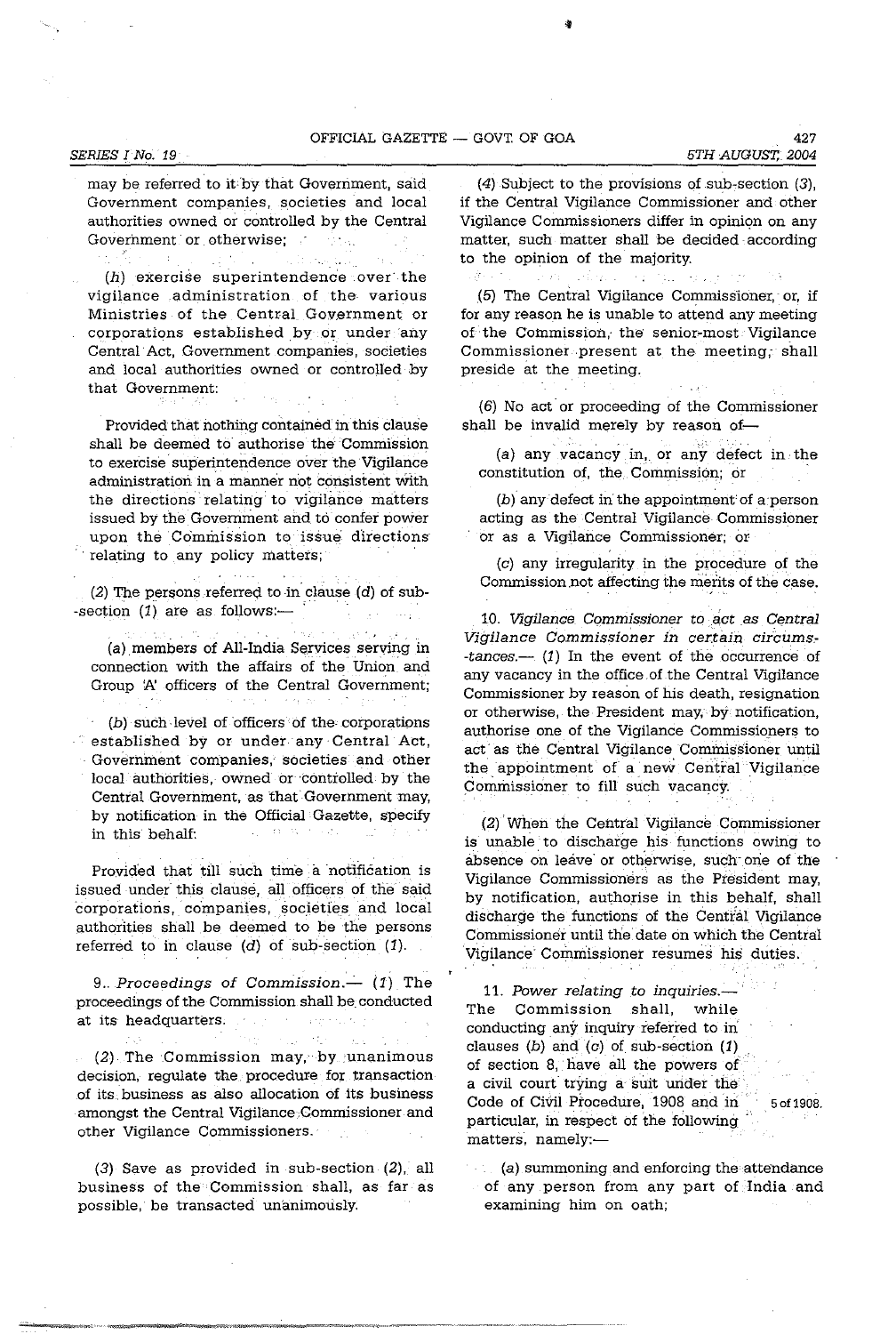$(b)$  requiring the discovery and production of any document;  $\mathbb{E}[\mathbb{E}[\mathbb{E}[\mathbb{E}[\mathbb{E}[\mathbb{E}[\mathbb{E}[\mathbb{E}[\mathbb{E}[\mathbb{E}[\mathbb{E}[\mathbb{E}[\mathbb{E}[\mathbb{E}[\mathbb{E}[\mathbb{E}[\mathbb{E}[\mathbb{E}[\mathbb{E}[\mathbb{E}[\mathbb{E}[\mathbb{E}[\mathbb{E}[\mathbb{E}[\mathbb{E}[\mathbb{E}[\mathbb{E}[\mathbb{E}[\mathbb{E}[\mathbb{E}[\mathbb{E}[\mathbb{E}[\mathbb{E}[\mathbb{E$ 

(c) receiving evidence on affidavits;  $\sim$ 

( $d$ ) requisitioning any public record or copy ereof from any court or office; thereof from any court or office;

 $\mathbb{E}_{\mathbf{Z}}[\mathcal{L}_0(\mathbf{Z})] = \mathbb{E}_{\mathbf{Z}}[\mathcal{L}_0(\mathbf{Z})] = \mathbb{E}_{\mathbf{Z}}[\mathcal{L}_0(\mathbf{Z})] = \mathbb{E}_{\mathbf{Z}}[\mathcal{L}_0(\mathbf{Z})] = \mathbb{E}_{\mathbf{Z}}[\mathcal{L}_0(\mathbf{Z})] = \mathbb{E}_{\mathbf{Z}}[\mathcal{L}_0(\mathbf{Z})] = \mathbb{E}_{\mathbf{Z}}[\mathcal{L}_0(\mathbf{Z})] = \mathbb{E}_{\mathbf{Z}}[\mathcal{L}_0(\mathbf{Z})] = \mathbb{$ (e) issuing commissions for· the examination of witnesses or other documents; and

and services of the company's (f) any other matter which may be prescribed. Here we have the second property of the second property of the second property of the second property of the second property of the second property of the second property of the second property of the second pr

Thanks and March Search Break and Davis *12.* Proceedings before Commission to be judicial proceedings.- $The$  $22.2\%$ Commission shall be deemed to be a civil court for the purposes of section. 195 and Chapter XXVI of the  $\omega_{\rm{max}}$ Code of Criminal Procedure, 1973 and 201974. every proceeding before the Commission shall be deemed to be a judicial proceeding within the' meaning of section 193 and 228 and for the purposes of section 196 of the 45 of 1860. Indian Penal Code.

## CHAPTER IV

#### Expenses and annual report

13. Expenses of Commission to be charged on the Consolidated Fund of India.- The expenses of the Commissian, including any salaries, allowances and pensions payable to or in respect .of the Central Vigilance Commissioner, the Vigilance Commissioners, Secretary and the staff of the Commission, shall be charged on the Consolidated Fund of India.

14. Annual report.—  $(1)$  It shall be the duty of the Commission to present annually to the President a report as to the work done by the Commission within six months of the close of the year under report.

المتحال

 $(2)$  The report referred to in sub--section  $(1)$  shall contain a separate part on the functioning of the Delhi Special Police Establishment in. so far as it relates to sub-section  $(1)$  of section 4 of Delhi Special Police Establishment Act, 1946. 25 of 1946.

 $\mathcal{L}^{\text{max}}(\mathcal{L})$ 

ndi pian ing p 도로가

and .

 $\Delta$ 

 $\mathcal{D} \rightarrow 0$ 

(3) On receipt of such report, the President shall cause the same to be laid before each House of Parliament.  $\sim 10^{11}$  m  $^{-1}$ 

**CHAPTER V**  $\epsilon$  ,  $\epsilon$  ,  $\epsilon$  ,  $\epsilon$  $\tilde{z}_1 \geq \tilde{z}_2$ Miscellaneous <sup>- Mi</sup>scellaneous - Albert - Miscellaneous<br>Miscellaneous - Albert - Albert - Albert - Albert - Albert - Albert - Albert - Albert - Albert - Albert - Alb  $\sqrt{N_{\rm H}^2 + N_{\rm H}^2}$ 339 网络大家 化四氯化碳

15. Protection of action taken in good faith.-No suit, prosecution or other legal proceeding shall lie against the Commission, the Central Vigilance Commissioner;. any Vigilance Commissioner, the· Secretary or against any' staff of the Commission in respect of anything which is in good faith done or intended to be done under this Action of an energy will effect them then

e son in T  $\sqrt{2} \, \Omega_{\rm DM} \, \Omega_{\rm c}$ 16. Central Vigilance Commissioner, Vigilance Commissioner and staff to be public servants. The Central Vigilance Commissioner, every  $\sim 2000^{-10}$ Vigilance Commissioner, the Secretary and every staff of the Commission shall  $\hskip .1in .$  $\hat{\tau}_{\rm max}$ be deemed to be a public servant within the meaning of section 21 of the Indian Penal Code. 450f 1860.

17. Report of any inquiry made on reference by Commission to be forwarded to that Commission.-- (1) The Report of the inquiry undertaken by any agency on a 'reference made by the Commission shall be forwarded to the Commission. i Theodoria 74 L 결혼 보충  $\sim 100$ a presidente

(2) The Commission shall, on receipt of such report. and after taking into consideration any other factors relevant thereto, advise the Central Government and corporations established by or under any Central. Act, Government companies, societies and local authorities owned or controlled by that Government, as the case may.be, as to the further course of action. The second the further

(3) The Central Government and the corporations established by or under any Central Act, Government companies, societies and other local authorities owned or controlled by that Government, as the case may be, shail consider the advice' of' the' Commission and take appropriate action:  $-1.5$  ,  $-1.5$  ,  $-1.5$  ,  $-1.5$ 

Provided that where the Central-Government, any corporation established by or under any Central Act, Government company, society or local authority owned or controlled by the Central Government, as the case may be, does not agree with the advice of the Commission; it shall, for reasons to be recorded in writing, communicate the same to the Commission.

18. Power to call for information.- The Commission may call for reports, returns and statements from the Central Government or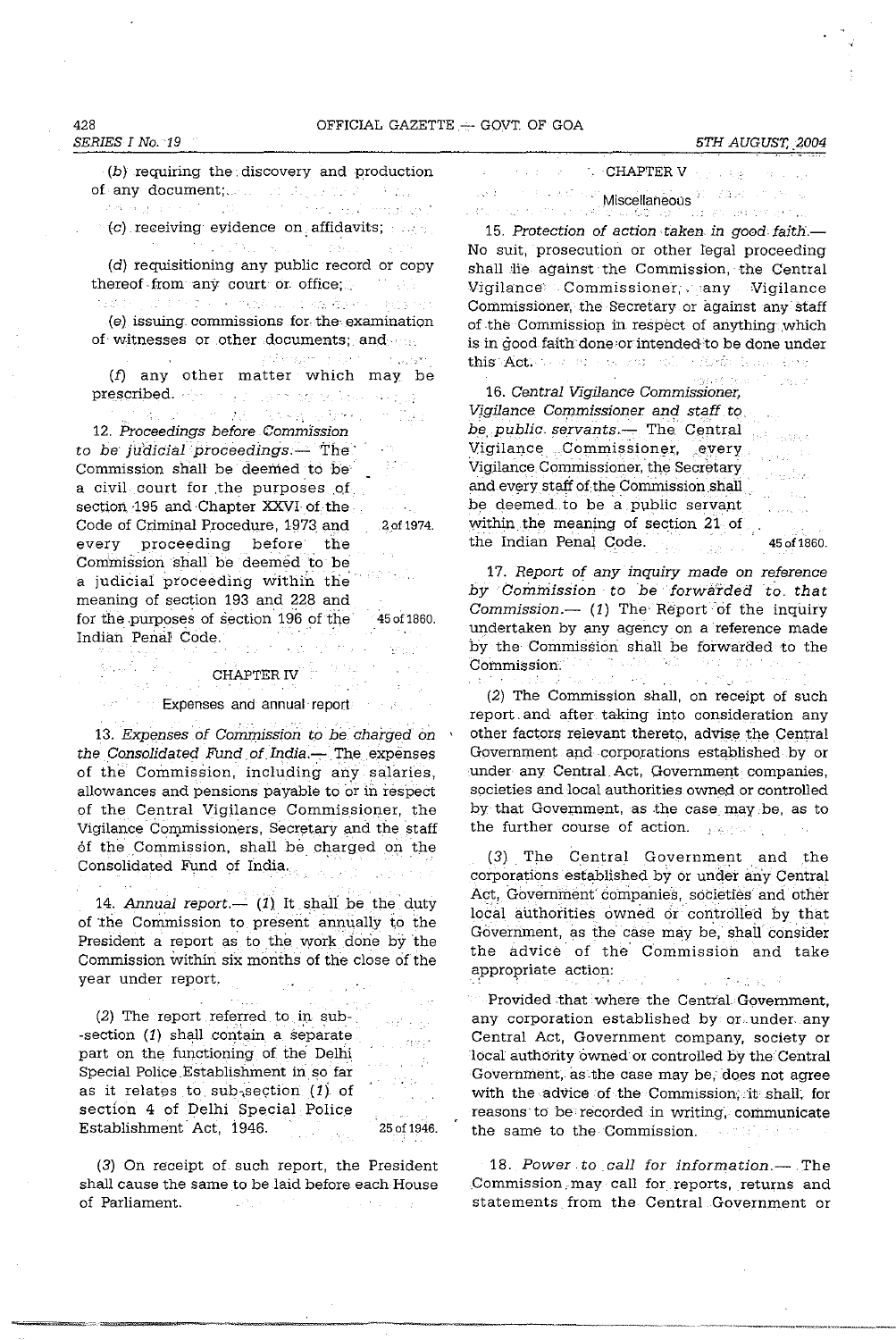#### *SERIES I No.* 19 *5TH AUGUST, 2004*

corporations established by or under any Central Act, Government companies. societies and other local authorities owned or controlled by that Government so as to enable it to exercise general supervision over the vigilance apd anti-corruption work in that Government and in the said corporations, Government companies, societies and local authorities.  $\Delta$ 

19. Consultation with Commission in certain matters.- The Central Government shall, in making any rules or regulations governing the vigilance or disciplinary matters relating to persons appointed to public services and posts in connection with the affairs of the Union or to members of the All-India Services, consult the Commission.

20. Power to make rules. $-$  (1) The Central Government may, by notification in the Official Gazette, make rules for the purpose of carrying out'the provisions of this Act.

(2) In particular, and without prejudice to the generality of the foregoing power, such rules may provide for all or any of the following matters, namely:-

(a) the number of members of the staff and their conditions of service under section 7;

(b) any other power of the civil court to be prescribed under clause (f) of section 11; and

(c) any other matter which is required to be, or may be, prescribed.

21. Power to make regulations. $-$  (1) The Commission may, with the previous approval of . the Central Government, by notification in the Official Gazette, make regulations not inconsistent with this Act and the rules made thereunder to provide for all matters for which provision is expedient for the purposes of giving effect to the provisions' of this Act.

(2) In particular, and without prejudice to the generality of the foregoing power, such regulations may provide for all or any of the following matters, namely: $-$ 

(a) the duties and the powers of the Secretary under sub-section  $(4)$  of section 3; and go and  $\mathcal{A}=\mathcal{A}=\mathcal{A}$  . Trus

(b) the procedure to be followed by the Commission under sub-section (2) of section 9. say a sa bha

"

 $22.$  Notification, rule, etc., to be laid before Parliament.-- Every notification issued under clause (b) of sub-section (2) of section 8 and every rule made by the Central Government and every regulation made by the Commission under this Act shall be laid, as soon as may be after it is issued or made, before each House of Parliament, while it is in session, for a total period of thirty days which may be comprised in one session **or in two or more successive' sessioris, and if,**  before the expiry of the session immediately following the session or the successive sessions aforesaid, both Houses agree in making any modification in the notification 'or the rule or the regulation, or both Houses agree that the notification or the rule or the regulation should not be made, the notification or the rule' or the regulation shall thereafter have effect only in such modified form or be of no effect, as the case may be; so, however, that .any such modification or annulment shall be without prejudice to the validity of anything previously done under that notification or rule or regulation.

23. Power to remove difficulties. $-$  (1) If any difficulty arises in giving effect to the provisions of this Act, the Central Government may, by order, not inconsistent with the provisions of this Act, remove the difficulty:

Provided that no such order shall be made after the expiry of a period of two years from the date of commencement of this Act.

(2)' Every' order made under this section shall, as soon as may be after it is made, be laid before each House of Parliament.

24. Provisions relating to existing Vigilance Commission.-- With effect from the constitution of the Commission under sub-section (1) of section 3. the Central Vigilance Commission set up by the Resolution of the Government of India in the ainistry of Home Affairs No. 24/7/64-AVD, dated the 11th February, 1964 (hereafter .referred to in this section as the existing Vigilance Commission) shall, in so far as its functions are not inconsistent with the provisions of this Act, continue to discharge the said functions and-

(a) all actions and decisions ,taken by the Vigilance Commission insofar as such actions and decisions are relatable to the functions of the Commission constituted under this Act shall be deemed to have been taken by the Commission; Service. فالرقدوس

の出席の かき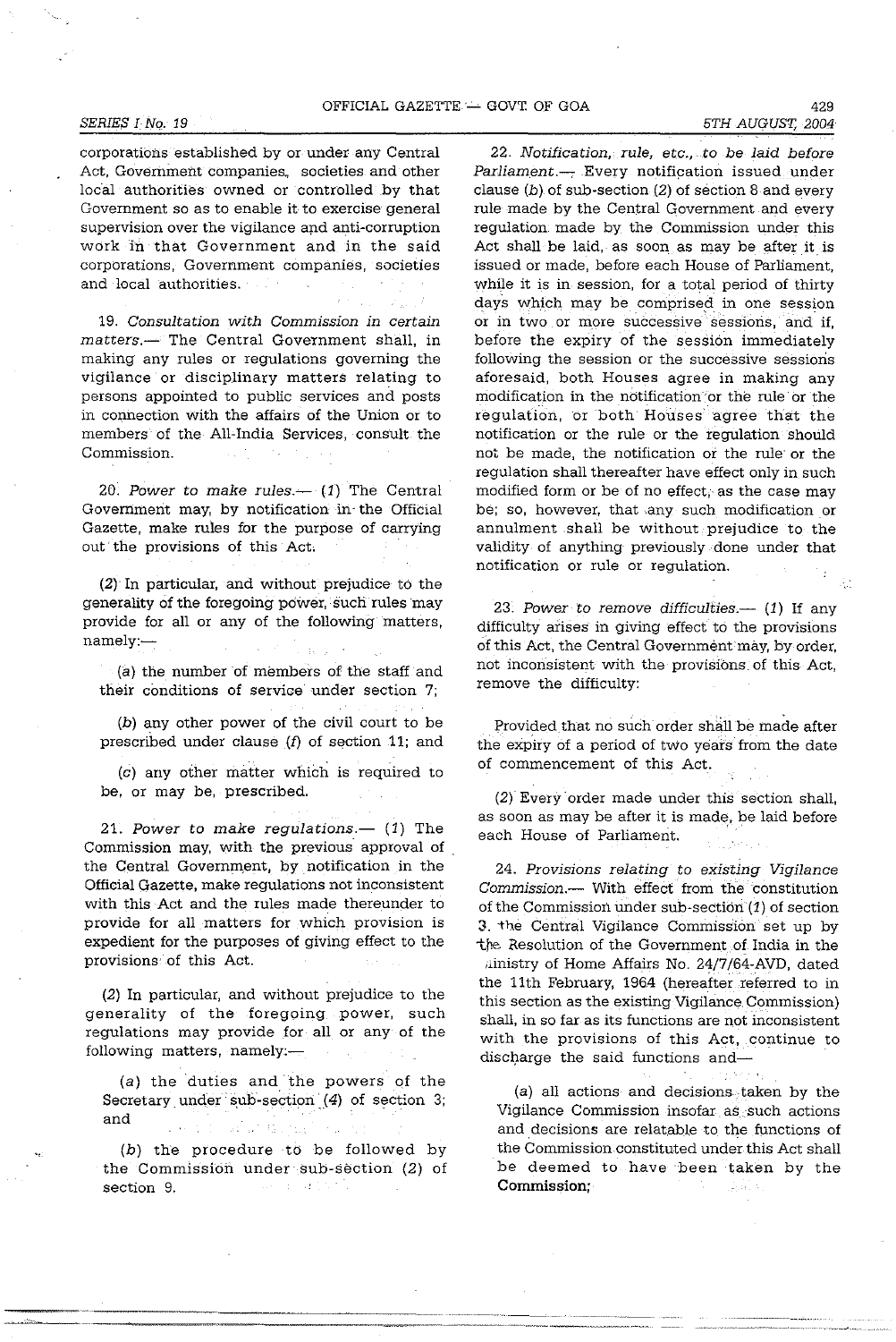#### OFFICIAL GAZETTE  $-$  GOVT. OF GOA

e i s

# *SERIES* 1 *No. 19*

430

 $(b)$  all proceedings pending before the Vigilance Commission, insofar as such proceedings' relate to the functions of· the Commission, shall be deemed to be transferred to the Commission and shall be dealt with in accordance with the provisions of this Act;'

(c) the employees of' the Vigilance Commission shall be deemed to have become the employees of the Commission on the same terms and conditions;

(d) all the assets and liabilities of the Vigilance Commission shall be transferred to the Commission.

25. Appointments, etc., of officers of Directorate of Enforcement.-Notwithstanding anything contained in the Foreign Exchange Management Act, 1999 or any other law for the time being in force, $-$ 42 of 1999.

(a). the Central Government shall appoint a Director of Enforcement in the Directorate of Enforcement in the Ministry of Finance on the recommendation of the Committee consisting  $of-$ 

(i) the Central Vigilance Commissioner - Chairperson;

(ii) Vigilance Commis- **-sioners**  Members;

- (iii) Secretary to the Government of India in-charge of the. Ministry of Home Affairs in the Central Government - Member;
- (iv) Secretary to the Government of India in-charge of the Ministry of Personnel in the Central Government (v) Secretary to the Government of India in-charge of the' Department of Member;
	- Revenue, Ministry of
	- $\mathcal{A}=\mathcal{A}$ Finance' in the Central Government — Member;

(b) while' making a recommendation,. the Committee shall take into consideration the integrity and experience of the officers eligible for appointment; de la component de la capitalité

大学 (金) (c) no person below the rank of Additional . Secretary to the Government of India shall be eligible for appointment as a Director of Enforcement;

 $\sim 10^{-11}$ (d) a Director of Enforcement shall continue to hold office for a period of not less than two years from the date on which he assumes office; (e) a Director of Enforcement shall not be transferred except with the. previous consent

of the Committee referred to in clause (a);

 $(f)$  the Committee referred to in clause (a) shall, in consultation with the Director of Enforcement, recommend officers for appointment to the posts abcwe the level of the Deputy Director of Enforcement and also recommend the extension or curtailment of the tenure of such officers in the Directorate. of c' Enforcement;

(g) on receipt of the recommendation under clause  $(f)$ , the Central Government shall pass such orders as it thinks fit to give effect to the said recommendation.

da Salama

26. Amendment of Act 25 of 1946.- In the Delhi Special Police Establishment Act, 1946,-

(a) after section 1, the following section shall be inserted, namely:-

"1A. Interpretation section.- Words and expressions used herein and not defined but defined in the Central Vigilance Commission Act, 2003, shall have the meanings, respectively, assigned to them in that Act.";

(b) for section 4, the following sections shall be substituted, namely:-

"4. Superintendence and administration of Special Police  $Estabilishment.$  (1) The superintendence of the Delhi Special Police Establishment in so far as it relates to investigatiori of offences alleged to have been committed under the Prevention.

of Corruption Act, 1988, shall vest. 49.of 1988. in the Commission.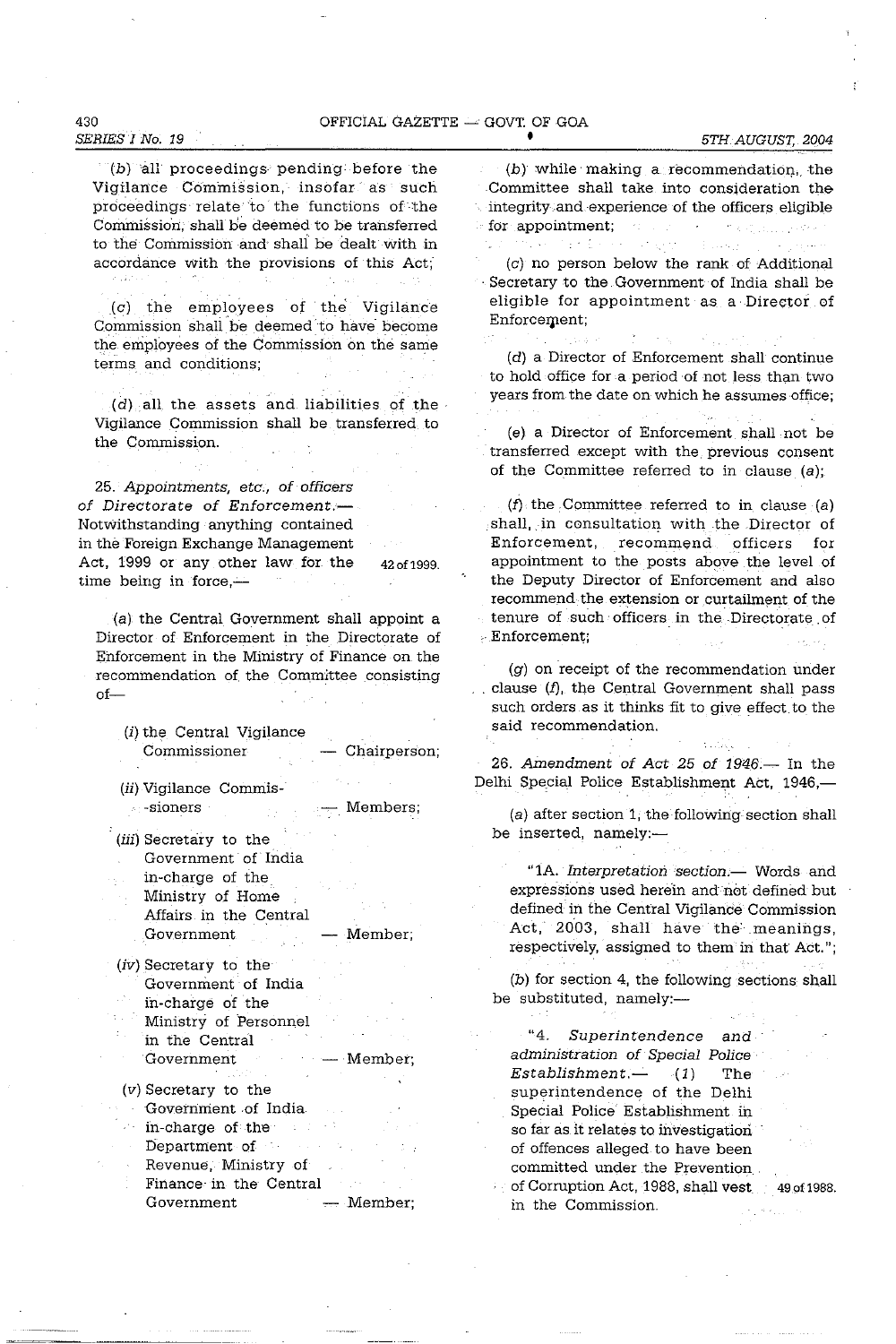(2) Save as otherwise provided in sub-section (1), the superintendence of the said police establishment in all other matters shall vest in the Central· Government.

(3) The administration of the. said police establishment shall vest in an officer appointed in this .behalf by the· Central Government (hereinafter referred to as the Director) who shall exercise in respect of that police establishment such of the powers exercisable by an Inspector-General of Police in respect of the police force in a State as the Central Government may specify in this behalf.

4A. *Committee for appointment* of *Director.-* (1) The Central Government shall appoint the Director on the recommendation of the Committee consisting of-

- (a) the Central Vigilance  $-$  Chairperson; Commissioner
- $(b)$  Vigilance  $-$  Members; Commissioners
- (c) Secretary to the Government of India
- incharge of the Ministry  $\alpha$
- qf Home Affairs in the Central Government - Member;
- (d) Secretary (Coordina- -tion and Public Grievances) in the Cabinet Secretariat - Member.

(2) While making any recommendation under sub-section (1), the Committee shall take into consideration the views of the outgoing Director.

(3) The Committee shall recommend a panel of officers $\mathcal{L}_{\rm{max}}$ 

 $\mathcal{L}^{\mathcal{L}}(\mathcal{L}^{\mathcal{L}}(\mathcal{L}^{\mathcal{L}}(\mathcal{L}^{\mathcal{L}}(\mathcal{L}^{\mathcal{L}}(\mathcal{L}^{\mathcal{L}}(\mathcal{L}^{\mathcal{L}}(\mathcal{L}^{\mathcal{L}}(\mathcal{L}^{\mathcal{L}}(\mathcal{L}^{\mathcal{L}}(\mathcal{L}^{\mathcal{L}}(\mathcal{L}^{\mathcal{L}}(\mathcal{L}^{\mathcal{L}}(\mathcal{L}^{\mathcal{L}}(\mathcal{L}^{\mathcal{L}}(\mathcal{L}^{\mathcal{L}}(\mathcal{L}^{\mathcal{L$ 

(a) on the basis of senjority, integrity and experience in the investigation of anticorruption cases; and

(b) chosen from amongst officers belonging to the Indian Police Service constituted under the All-India Services Act, 1951, 61 of 1951.

for being considered for appointment as the Director.  $\mathbb{Z}^{\times 2}$ 

4B. *Thrms and conditions* of *service* of *Director.-* (1) The Director shall, notwithstanding anything to the contrary contained in the rules relating to his conditions of service, continue to hold· office for a period of not less than two years from the date on which he assumes office.

(2) The Director shall not be transferred except with the previous consent of the Committee referred to in SUb-section (1) of section 4A.

mig .

. 4C. *Appointment for posts* of *Superintendent* of *Police and above, extension and curtailment* of *their tenure, etc.* $-$  (1) The Committee referred to in section 4A shall, after consulting the Director, recommend officers Tor appointment to the posts of the level of Superintendent of Police and above and also recommend the extension or curtailment of the tenure of such officers in the Delhi Special Police Establishment.

(2) On receipt of ·the recommendation under  $sub-section (1)$ , the Central Government shall pass such orders as it thinks fit to give effect to the said recommendation." ;

 $(c)$  after section 6, the following section shall be inserted, namely:- Đo k

"6A. *Approval* of *Central Government* to *conduct inquiry or investigation.*--- (1) The Delhi Special Police Establishment shall not conduct any inquiry· or investigation into any offence alleged to have been committed under the Prevention of Corruption Act, 1988 except with 49 of 1988. the previous approval of the Central Government where such allegation relates to $-$ 



 $(a)$  the employees of. the Central Government of the level of Joint Secretary and above; and

 $(b)$  such officers as, are appointed by the Central Government in.corporation established by or under any Central Act, Government companies, societies and local authorities owned or controlled by that Government.  $\Lambda_{\rm eff}$  $\sim$   $\pm$ 

. (2) Notwithstanding anything· contained'in sub-section (1), no such approval shall· be necessary for cases involving arrest of a person on the spot on the charge of accepting of attempting to accept any gratification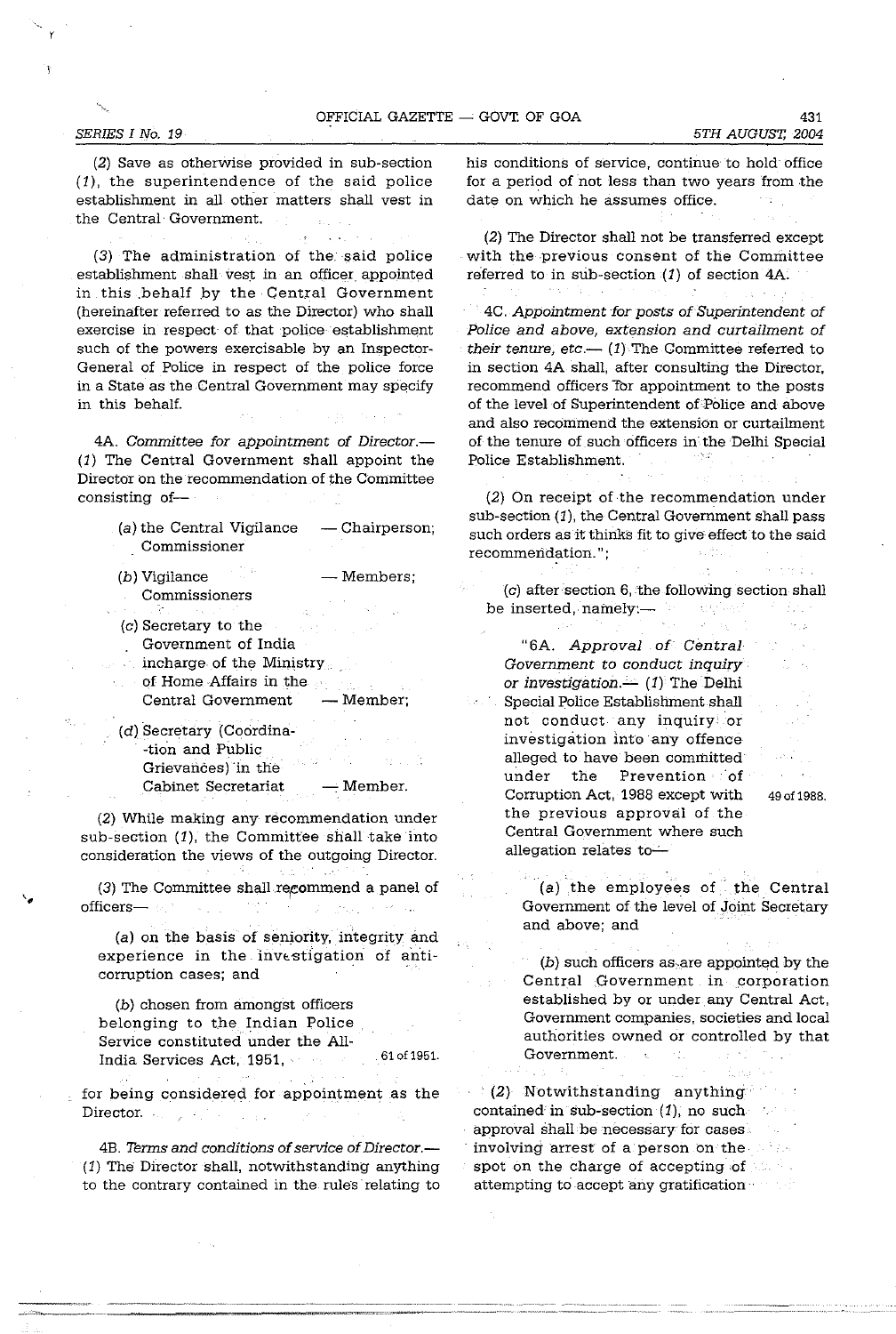*SERIES I No. 19* 

other than legal remuneration referred . to in clause  $(c)$  of the Explanation to section 7 of the Prevention of Corruption Act, 1988.". 49 of 1988.

27. Repeal and saving. $-$  (1) The Government of India in the Ministry of Personnel, Public Grievances and Pensions (Department of Personnel and Training). Resolution No. 371/20/99-AVD. III, dated the 4th April, 1999 as amended vide Resolution of even number, dated the 13th August, 2002 is hereby repealed.

(2) Notwithstanding such repeal and the cesser of operation of the Central Vigilance Commission Ordinance, 1999, anything done or  $Ord. 4 of$ any action taken under the said 1999. Resolution and the said Ordinance including the appointments made, and other actions taken or anything done or any action taken or any appointment made under the Delhi Special Police Establishment Act, 1946 . 25 of 1946. and the Foreign Exchange Regulation Act, 1973 as amended by the said Ordinance shall.be deemed to have made or done or taken under this Act or the Delhi Special Police Establishment Act,. 1946 and the. 46 of 1973. Foreign Exchange Regulation Act, 1973 as if the amendments made in those Acts by this Act were in force at all material times.

# THE SCHEDULE

## [See section 5(3)]

Form of oath or affirmation to be made by the Central Vigilance Commissioner or Vigilance Commissioner:-

"I, A. B., having been appointed Central Vigilance Commissioner (or Vigilance Commissioner) of the Central Vigilance Commisswear in the name of God'  $\sigma_{\rm{max}}$ 

 $-t$  -sion do  $-t$  and  $t$  will solemnly affirm

bear true faith and allegiance to the Constitution of India as by law established, that I will uphold the sovereignty and integrity of India, that I will duly and faithfully and to the best of my ability, knowledge and judgement perform the duties of my office without fear or favour, affection or ill-will. and that I will uphold the constitution and the laws.".

**Notification** 

10/4/99-LA (Vol. IV)

The Indian Medicine Central Council (Amendment) Act, 2002 (Central Act No. 52 of . 2002), which has been passed by the Parliament and assented to by the President of India on 8-12-2002 and published in the Gazette of India, Extraordinary, Part II, Section I, dated 9-12-2002, is hereby'published for general information of the public.

S. G. Marathe, Under Secretary (Drafting).

Panaji, 15th April, 2004.

**THE** INDIAN MEDICINE CENTRAL COUNCIL (AMENDMENT) ACT, 2002

AN

ACT

further to amend the Indian Medicine Central Council Act, 1970.

BE it enacted by Parliament in the Fifty-third Year of the Republic of India as follows:-

1. Short title and commencement.  $(1)$  This Act may be called the Indian Medicine Central Council (Amendment) Act, 2002.

(2) It shall come into force on such date as the Central Government may, by notification in the Official Gazette, appoint.

2. Insertion of new Chapter IIA.-After Chapter II of the Indian Medicine Central Council Act, 1970 (hereinafter 48 of 1970. referred to as the principal Act), the following Chapter shall be inserted, namely:-

## 'CHAPTER II A

Permission for new medical institution, course, etc.

13A. Permission for establishment of new medical institution, new course of study, etc.-(1) Notwithstanding anything contained in this Act or any other law for the time being in force,-

(a) no person shall establish a medical institution; or  $\sim 2\mu_{\rm B}$  , and  $\mu_{\rm s}$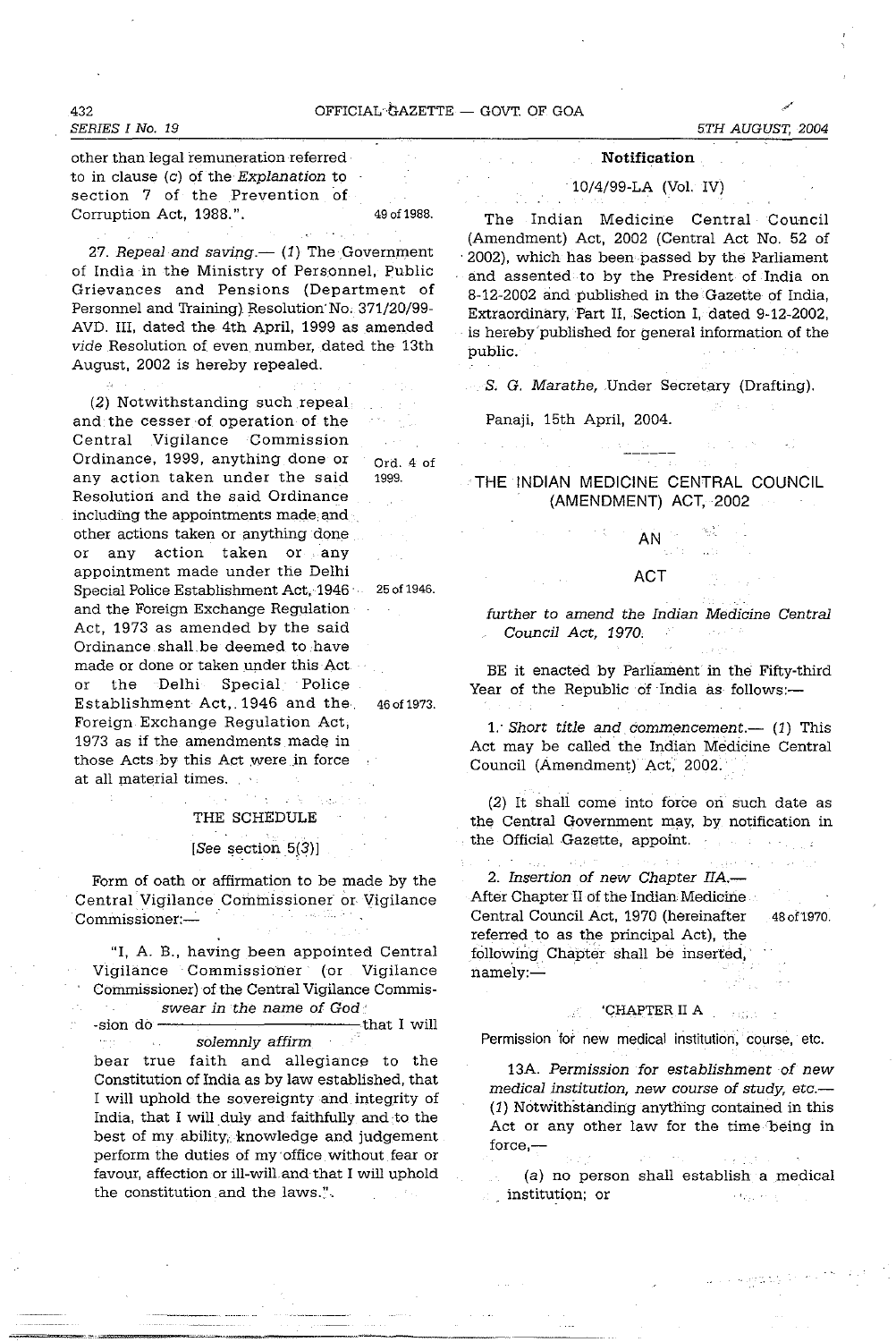*SERIES I No. 19 5TH AUGUST, 2004"* 

(b) no medical institution shall-

 $(i)$  open a new or higher course of study or training, including a post,graduate course of study or training, which would enable students of such course or training to qualify himself for the award of any recognised. medical qualification; or

(ii) increase its admission capacity in any course of study or training including a post-graduate course of study or training,

except with the previous permission of the Central Government obtained in accordance with the provisions of this section.

Explanation  $1$ .- For the purposes of this section, "person" includes any University or a trust, but does not include the Central Government.

Explanation  $2-$  For the purposes of this section, "admission capacity", in relation to any course of study or training, including postgraduate course of study or training, in a medical institution, means the maximum number of students as may be fixed by the Central Council from time to time for being admitted to such course or training.

(2) Every person or medical institution shall, for the purpose of obtaining permission under sub-section (1), submit to the Central Government a scheme in accordance with the provisions of sub-section  $(3)$  and the Central Government shall refer the scheme to the Central Council for its recommendations;

(3) The scheme referred to in sub-section (2), shall be in such form and contain such particulars and be preferred in such manner and accompanied with such fees, as may be prescribed.

(4) On receipt of a scheme from the Central Government under sub-section (2), the Central Council may' obtain such other particulars as may be considered necessary by it from the person 'or medical institution concerned, and thereafter, it may, $-$ 

(a) if the scheme is defective and does not contain necessary particulars, give a reasonable opportunity to the person or medical institution concerned for making a written representation and it shall be open to such person or medical institution to rectify the defects, if any, specified by the  $\cdot$ Central Council;

(b) consider the scheme, having regard to the factors referred to in sub-section (8) and submit it ,to the .Central Government together with its recommendations thereon within a period not exceeding six months from the date of receipt of the reference from the Central Government.

(5) The Central Government may, after considering the scheme and recommenda- -tion of the Central Council under sub-section (4) and after obtaining, where necessary, such other particulars as may be considered necessary by it from the person or institution concerned and having regard to the factors referred to in sub-section  $(8)$ , either approve the scheme with such conditions, if any, as it may. consider necessary or disapprove the scheme and any such approval shall constitute as a permission under sub-section  $(1)$ :

Provided that no scheme shall be disapproved by the Centrai Government except after giving the person or medical institution concerned a reasonable opportunity of being heard:

 $\frac{1}{2} \frac{1}{2} \frac{1}{2} \frac{1}{2}$ 

. Provided further that nothing in this sub- \_section .shaH prevent any person or medical institution whose scheme has not .been approved by the Central Government to submit a fresh scheme and the provision of this section shall apply to such scheme, as if such scheme had been submitted for the first. time under sub-section (2).  $\mathbf{r}$ 

(6) Where, within a period of one year from the date of submission of the scheme to the Central Government under sub-section (2), no order is communicated by the Central Government to the person or medical institution submitting the scheme, such scheme shall be deemed to have been approved by the Central Government in the form in which it was submitted, and, accordingly, the permission of the Central Government required under sub- -section (1) shall also be deemed to have been granted.

(7) In computing the time-limit specified in sub-section  $(6)$ , the time taken by the person or medical institution concerned submitting the scheme, in furnishing any particulars called for by the Central Council, or by the Central Government shall be excluded.

(8) The Central Council while making its recommendations under clause (b) of sub